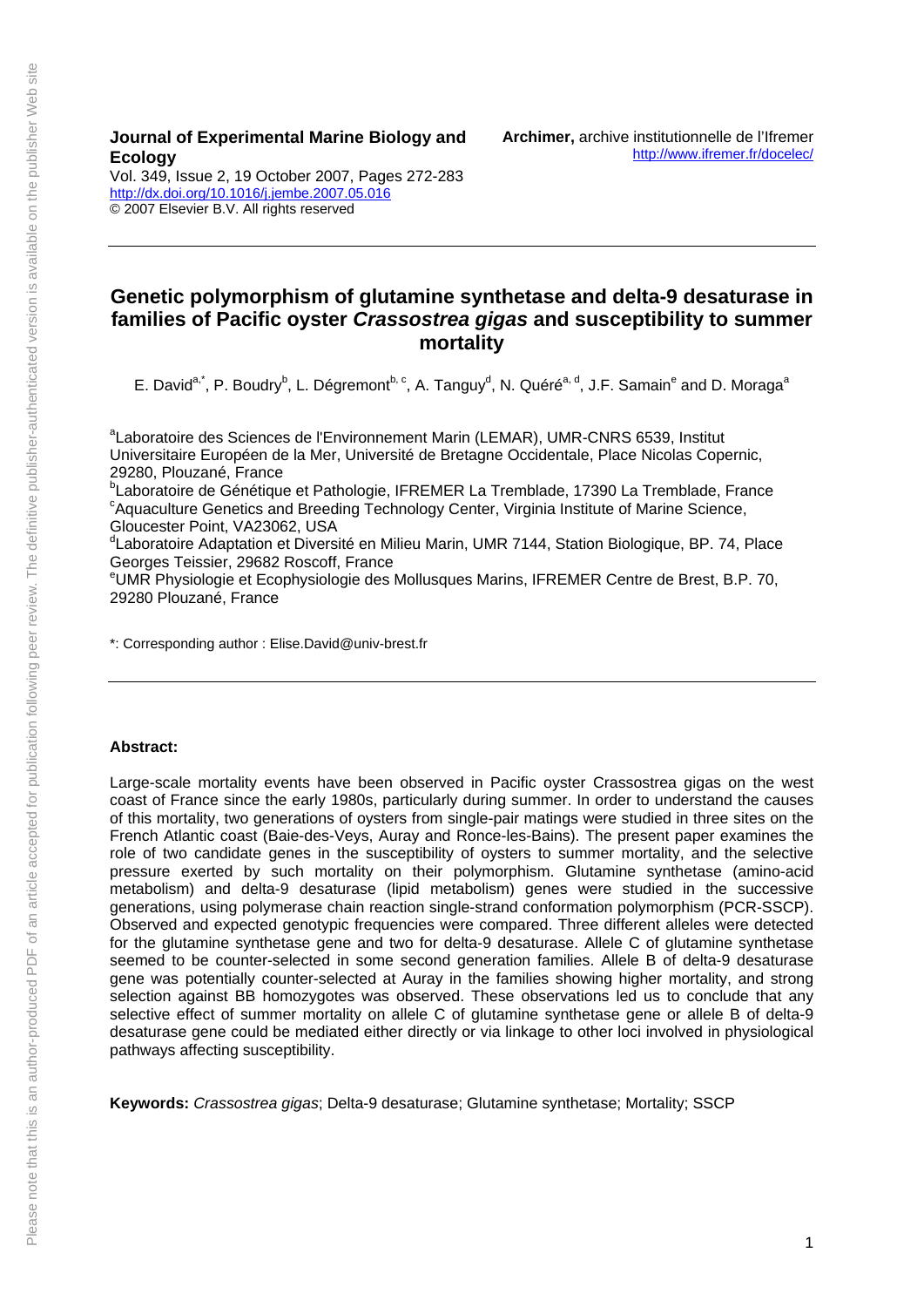52

53 Coastal ecosystems have been subjected to increased anthropogenic pollution 54 (hydrocarbons, pesticides, nutrient inputs) and other environmental stressors (hypoxia, 55 temperature variations, salinity, etc) in recent decades. Some of these stressors are known to 56 induce modifications in the genetic structure of populations through differential mortality of 57 specific genotypes (Gillespie and Guttman, 1993; Moraga et al., 2002; Tanguy et al., 2002). 58 In fact, it was recently observed that certain individuals within a population may be more 59 vulnerable than others to environmental stressors due to their specific genotypes (Ma et al., 60 2000). Overall levels of genetic variability can therefore become altered as allele frequencies 61 change (Bickham et al., 2000), which has been observed for enzymatic polymorphisms, 62 extensively studied in marine organisms exposed to contaminants (Moraga and Tanguy, 2000; 63 Moraga et al., 2002; Marchand et al., 2003; Yap et al., 2004). By studying genetic 64 polymorphism in specific candidate genes, genetic biomarkers for sensitivity or resistance to 65 environmental stressors could be characterised in marine populations. Such biomarkers would 66 need to reflect genetic variation in the stress response associated with sensitivity to 67 environmental stress (Depledge, 1996; Forbes and Depledge, 1996). Identification of genetic 68 markers for resistance and/or sensitivity could also be useful as a diagnostic tool to evaluate 69 the consequences of environmental factors for population genetic structure.

70 The Pacific oyster, Crassostrea gigas, was introduced to French coasts at the end of the 71 1960s in order to offset high mortalities in the Portuguese oyster Crassostrea angulata (Grizel 72 and Héral, 1991). However, since the 1960s and 1970s in Japan and west coast of the U.S.A. 73 (Beattie et al., 1980), and the early 1980s on the west coast of France (Maurer et al., 1986), 74 significant mortality events have been observed in C. gigas in their first or second year 75 depending on location (Soletchnik et al., 2007). Some mortality events are clearly linked to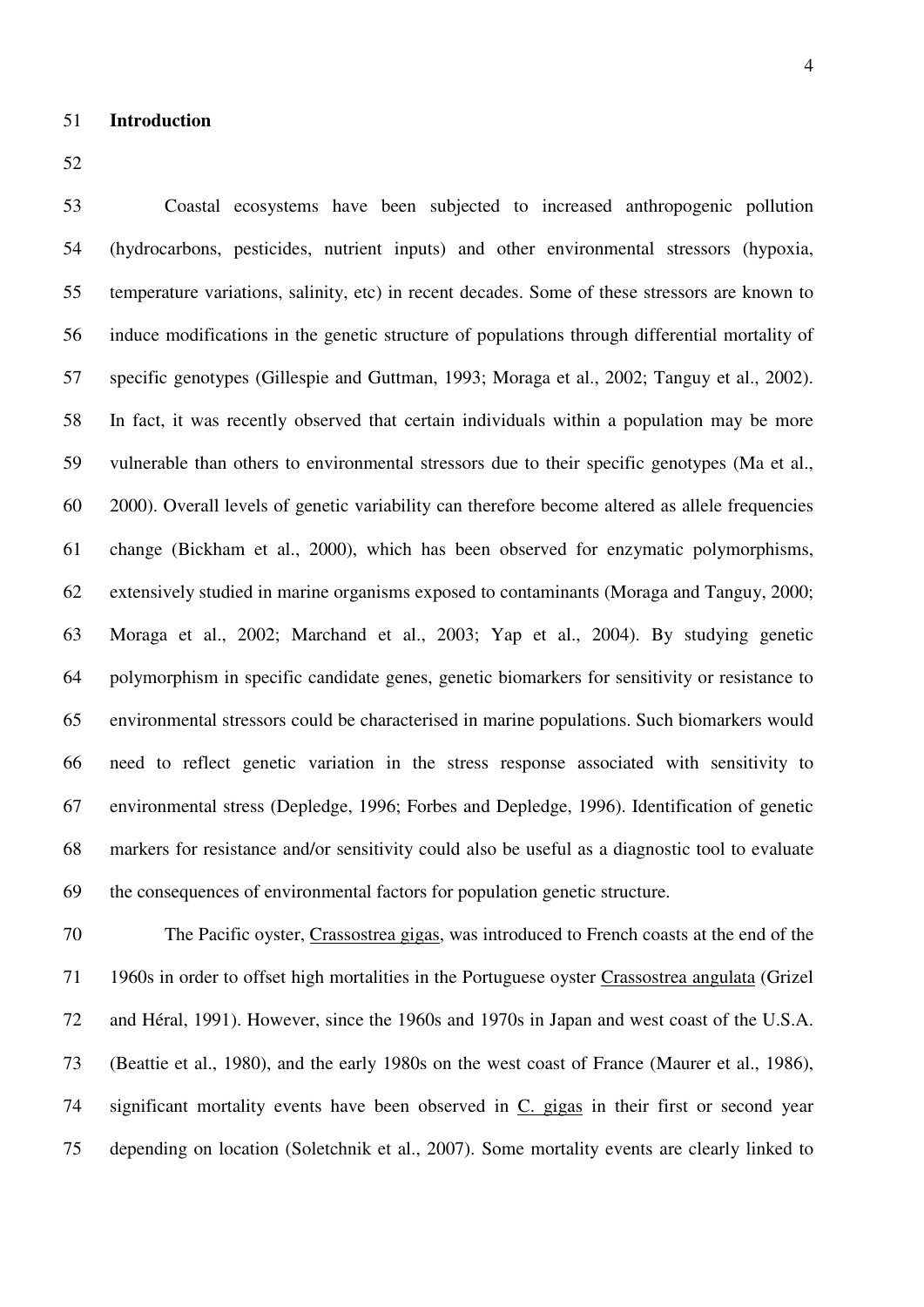76 pathogen infection or drastic climatic changes (Soletchnik et al., 1999). In order to better 77 understand the ecological mechanisms leading to these mass mortalities, a multidisciplinary 78 program, called MOREST ("MORtalités ESTivales"), was initiated by IFREMER in 2001. 79 Initial results showed that summer mortality is a multi-factorial phenomenon, resulting from 80 interactions between oysters, their environment and opportunistic pathogens (Samain et al., 81 2004; Dégremont et al., 2005). Moreover, Dégremont et al. (2007) showed that susceptibility 82 or resistance to summer mortality in juvenile C. gigas has a strong genetic basis. In this study, 83 we focus on the genetic impact of summer mortality by following allelic frequencies of two 84 candidate genes through two successive generations of C. gigas experiencing high levels of 85 summer mortality. Different farming sites were compared to evaluate the potential impact of 86 environmental factors on the relation between mortality and genotypes.

87 Glutamine synthetase is involved in nitrogen metabolism and glutamine synthesis. It 88 converts glutamate to glutamine which is the most abundant non-essential amino-acid in 89 tissues (Tate et al., 1972). The genes encoding glutamine synthetase have been isolated from 90 several vertebrate species (Hayward et al., 1986; Fahrner et al., 1993) and from invertebrate 91 such as Drosophila melanogaster (Caizzi et al., 1990), and recently from C. gigas (Tanguy et 92 al., 2005a). Glutamine synthetase mRNA is up-regulated in oysters exposed to hydrocarbons, 93 hypoxia or pesticides, and potentially plays an important role in resistance to these stressors 94 (Boutet et al., 2004; Tanguy et al., 2005a,b; David et al., 2005).

95 Delta-9 desaturase is involved in lipid metabolism. This enzyme catalyses the 96 formation of monounsaturated fatty acids and requires acyl-CoA, NADH, NADH-reductase, 97 cytochrome b5, phospholipid and oxygen as co-factors (Ozols, 1997). Delta-9 desaturase has 98 been extensively studied in mammals, chicken, fishes and insects (Tocher et al., 1998). The 99 gene encoding delta-9 desaturase in C. gigas has not been entirely sequenced yet. However, 100 its transcription appears to be down-regulated under experimental hydrocarbon exposure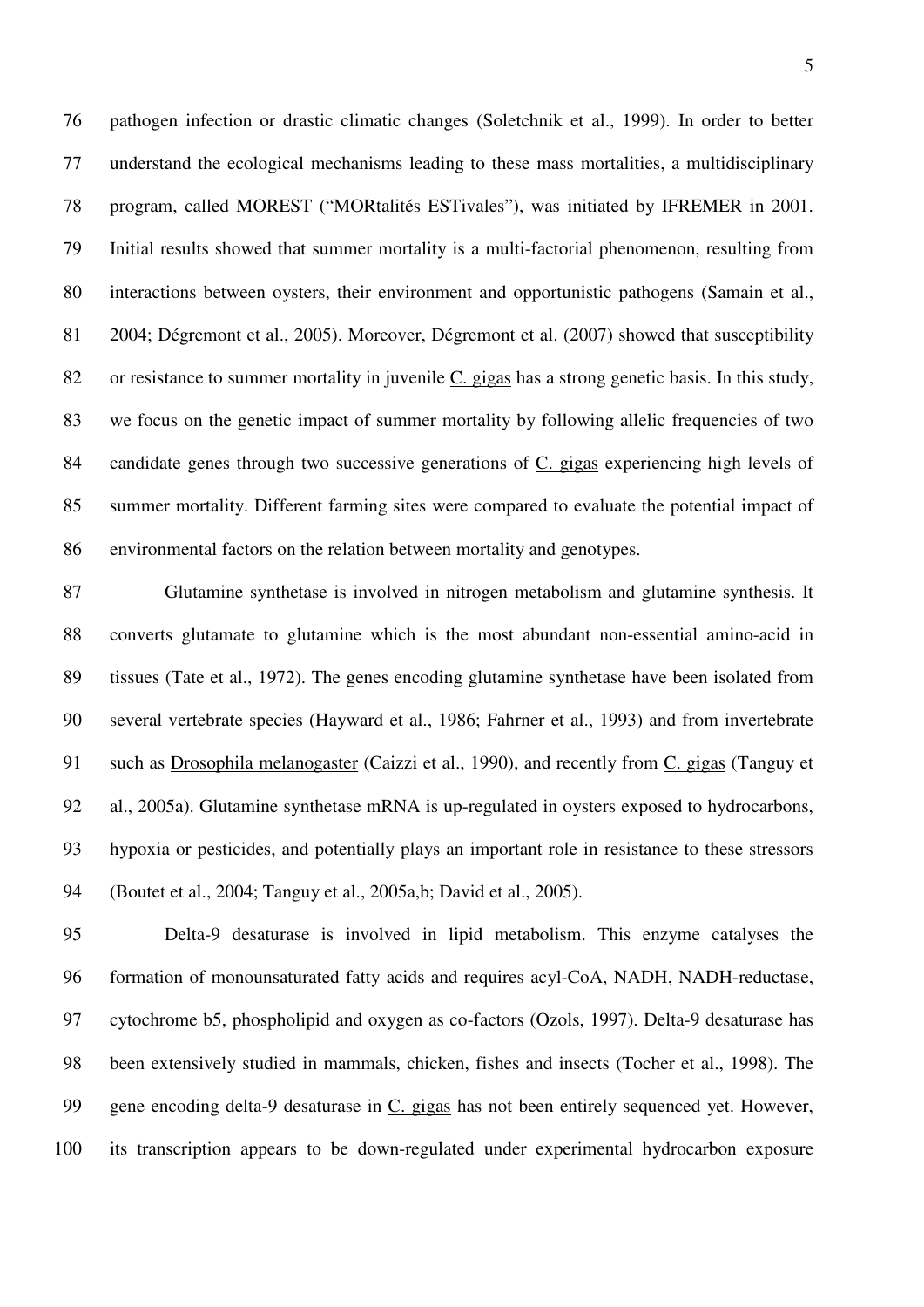101 (Boutet et al., 2004) and up-regulated under experimental hypoxia (David et al., 2005). 102 Fragments of coding sequences were obtained during these exposure experiments. To our 103 knowledge very few studies have been published on glutamine synthetase gene 104 polymorphism. Those that have mostly concern plants (Pratta et al., 2004; Nogueira et al., 105 2005) or, more rarely, human beings (Zhang et al., 2005). To our knowledge, no studies have 106 yet been made on delta-9 desaturase gene polymorphism.

107 The aim of this study was to characterize new genetic markers in the Pacific oyster C. 108 gigas, that could be linked with sensitivity to stress, and to investigate whether some 109 genotypes were associated with better survival. We report a potential relationship between the 110 frequency distributions of a specific glutamine synthetase allele and a specific delta-9 111 desaturase allele with summer mortality in oysters. These relationships were investigated in 112 different families and field sites to obtain a clearer picture of the respective roles of genotype 113 and environment.

114

#### 115 **Material and Methods**

116

#### 117 *Family production and field collection*

118 As part of the MOREST program, a first experimental generation (G1) of C. gigas was 119 bred in 2001 at the IFREMER hatchery in La Tremblade (France). This G1 consisted of 72 120 full-sib families nested within 18 half-sib families produced using 18 males and 72 females as 121 G0 parents (Fig. 1). G1 oysters were subsequently placed in three sites along the French coast: 122 Baie-des-Veys, Auray and Ronce-les-Bains (Fig. 2). Further details about family production, 123 sites and mortality records are described in Dégremont et al. (2005). We selected 6 families 124 showing high survival (average =  $95\%$ ) and 6 families showing low survival (average =  $41\%$ )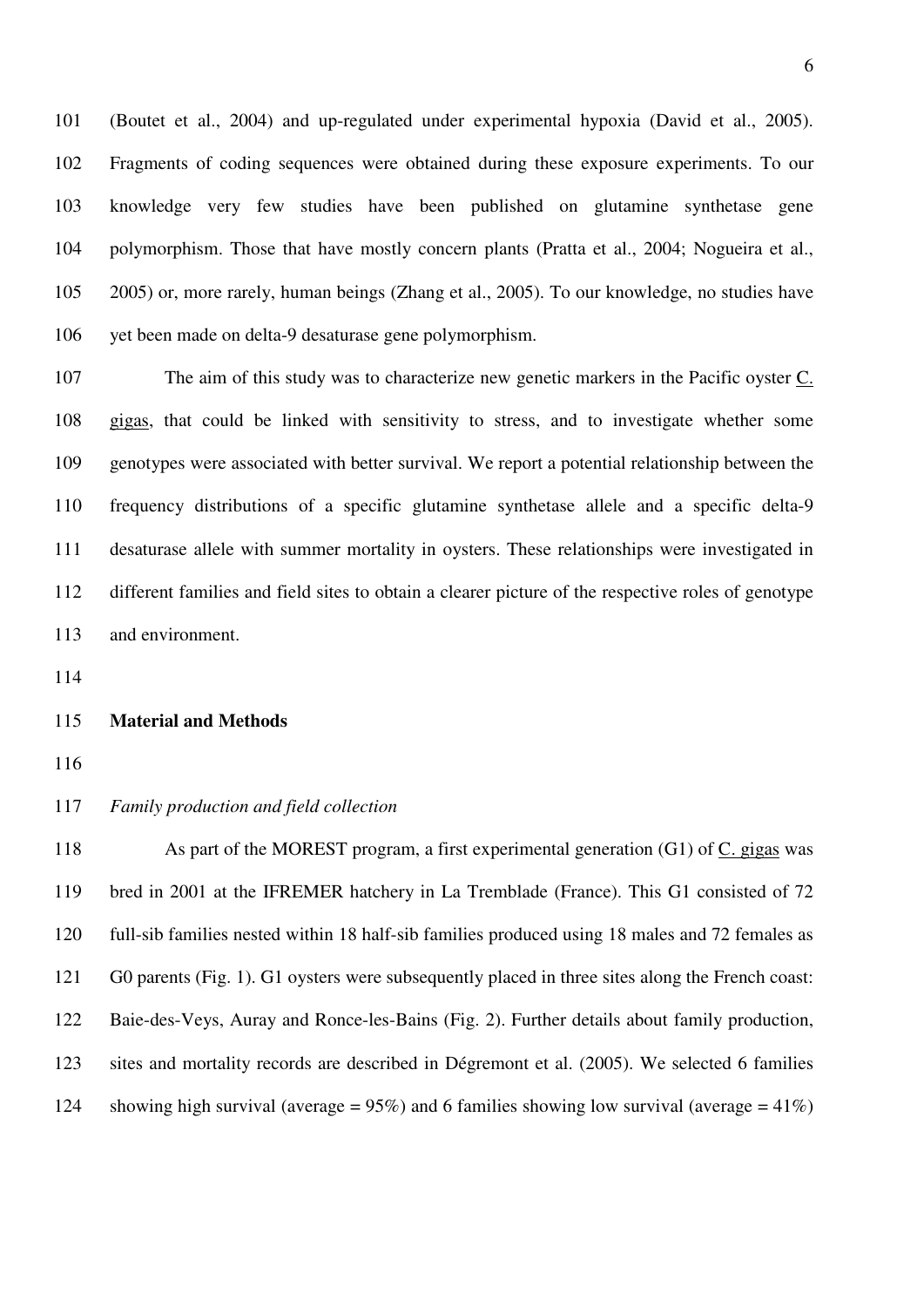125 judged by their performances in Auray, which had the highest mortality out of the three sites 126 (Dégremont et al., 2005), and produced 48 G2 'batches' in 2002.

127 Half of these batches were bred from the G1 families showing high survival and the other half 128 from those showing low survival (Fig. 1). Each G2 batch was therefore a form of family 129 obtained by crossing an average of 55 parents overall (proportions of males and females 130 depended on the sex ratio) from two G1 families. We focused on the susceptible G1 families 131 4-16, 14-54, 14-55 and 7-25; their (G0) parents which were males 4, 7 and 14, and females 132 16, 25, 54, 55; and their (G2) progeny which were the G2 batches J, L and Z (Fig. 3; Table 1). 133 These were chosen on the basis of the families showing the highest mortality rate in G1.

134 The G1 oysters were sampled from all 3 sites in autumn 2001 and the G2 oysters were 135 sampled in autumn 2002. These sites differ notably in temperature dynamics (north to south 136 gradient) and trophic conditions (food availability was the highest in Baie-des-Veys).

137

138 *DNA extraction* 

139 Genomic DNA was extracted from gill tissue. About 100 mg of gill was placed in 140 extraction buffer (0.3 M Tris, pH 8, 0.02 M ethylene diamine tetra-acetic acid [EDTA], 0.1M 141 NaCl) with sodium dodecyl sulphate (SDS) and proteinase K at final concentrations of 0.6% 142 and 0.1 mg.ml<sup>-1</sup>, respectively. The mixture was then incubated at  $55^{\circ}$ C until the tissue was 143 completely dissolved. NaCl was then added to a final concentration of 1.3 M. After 144 homogeneisation, the samples were centrifuged at 3000g at 20<sup>o</sup>C for 10 min. The supernatant 145 was taken and two phenol/chloroform/isoamyl alcohol (25:24:1) extractions were performed. 146 DNA was precipitated with absolute ethanol, recovered by centrifugation 30 min at 12,000g at 147 4°C, rinsed with 70% ethanol, dried and dissolved in 1mL of TE buffer (10 mM Tris, pH8, 1 148 mM EDTA).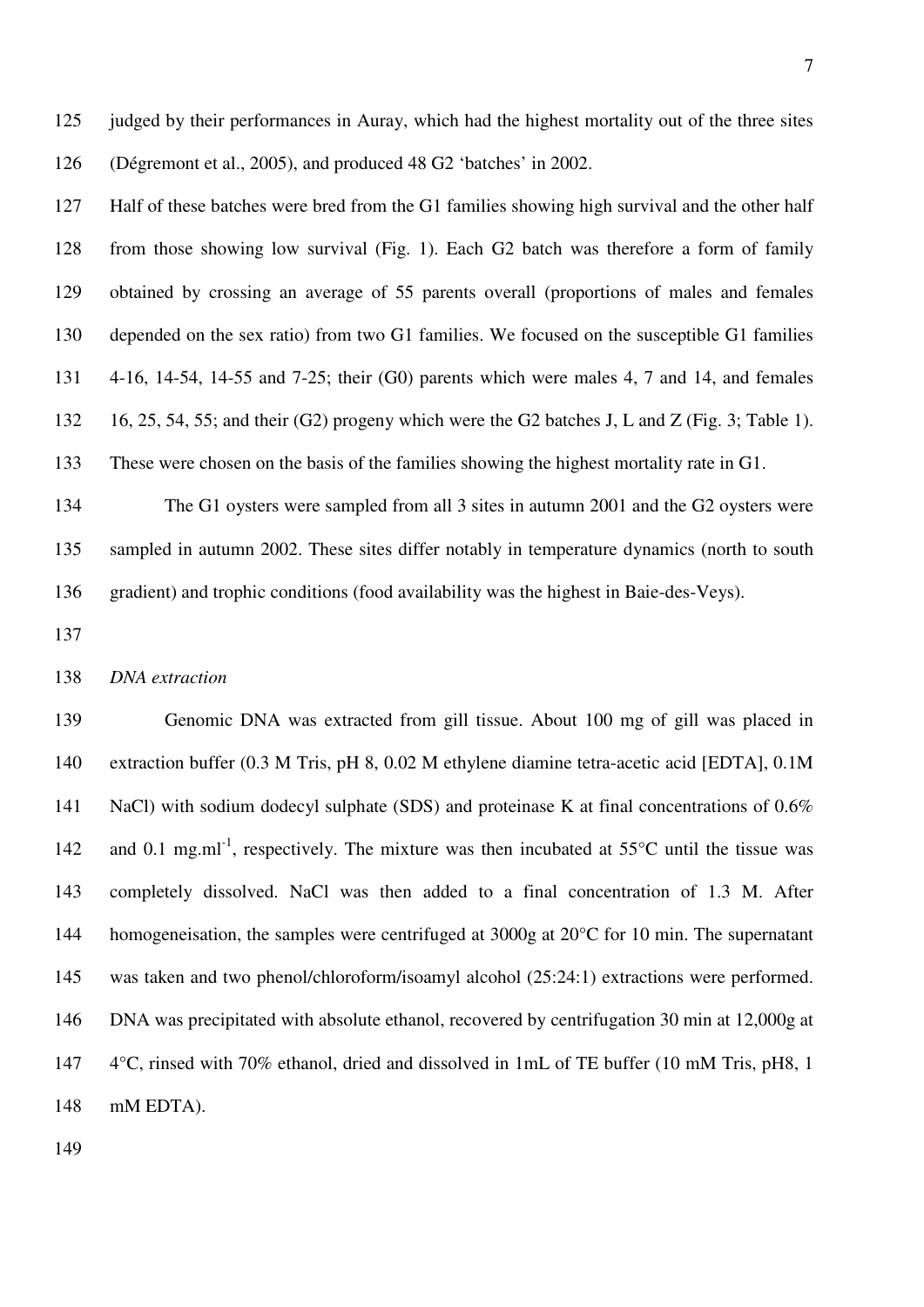151 Exon 6 of the glutamine synthetase gene (GenBank accession no. **CB617403**) was 152 amplified using the forward primer P1 (5'-CTTGCTCTTTTTTTCAGACACATAGA-3') and 153 the reverse primer P2 (5'-GCATTCATCCAGACAGGTAGTCCTTATGAG-3'). A fragment 154 of the delta-9 desaturase gene (GenBank accession no. **CX069227**) was amplified using the 155 forward primer P3 (5'-TACTGTCTTCTGCTAAACGCCAC-3') and the reverse primer P4 156 (5'-GTCGTGATATTGAGGTGCCAGCC-3'). All PCR amplification was performed in 25 157  $\mu$ L reactions containing 1X Taq polymerase buffer, 2 mM MgCl<sub>2</sub>, 40  $\mu$ M deoxynucleotides 158 (dNTPs), 10 pmol of each primer, 0.5 units of Taq Uptitherm DNA polymerase (Interchim, 159 Montluçon, France) and about 100 ng of total genomic DNA. After an initial pre-cycle 160 (denaturation 5 min at 94°C, primer hybridisation 2 min at 55°C, elongation 1 min 30s at 161 72°C), 35 amplification cycles were performed as follows: 20s at 94°C, 40s at 55°C, 1 min 162 30s at 72°C, with a final elongation 10 min at 72°C. The PCR products were then combined 163 with 20 µL of loading buffer (bromophenol blue, xylen cyanol, saccharose), heated for 5 min 164 to 94°C, then rapidly chilled on ice to melt and retain single strand DNA. After loading on a 165 neutral 8% polyacrylamide gel (37.5:1, acrylamide: bisacrylamide), the samples were 166 electrophoresed at constant voltage (120V) in 0.6X TBE buffer, for 15h at 10°C. After 167 electrophoresis, the gels were stained with ethidium bromide and visualised under ultraviolet 168 light. Single strand DNA bands from the PCR products on the gel corresponding to different 169 conformation types were gel-purified by diffusion into water frozen at -20°C. The same PCR-170 amplification conditions used for SSCP analysis were also used to recover double strand 171 DNA. PCR products were then purified using a Qiaex II gel extraction kit (Qiagen, 172 Courtaboeuf, France) and cloned into pGEM-T vectors (Promega, Madison, WI, USA). White 173 colonies were grown in LB medium with 100 mg/l ampicillin and the vector was extracted 174 using an alkaline lysis plasmid minipreparation. The inserts were sequenced using a Li-COR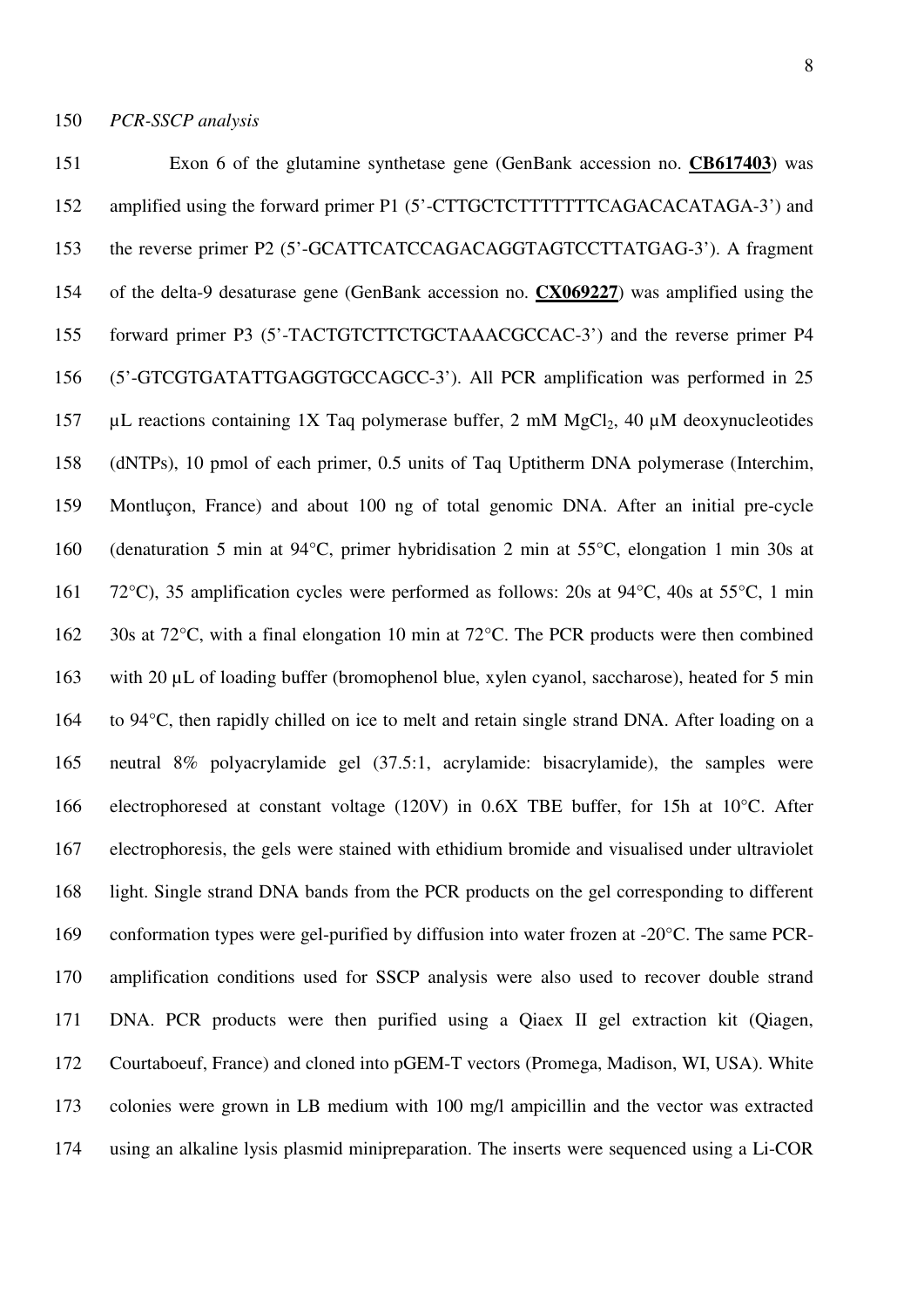175 IR² (Sciencetech Inc., London, Ontario, Canada) and Thermo Sequenase Primer Cycle 176 Sequencing Kit (Amersham Bioscience, Uppsala, Sweden).

177

#### 178 *Statistical analysis*

179 For G1 families observed genotypic frequencies were compared to expected 180 Mendelian genotypic frequencies using  $\chi^2$  conformity tests implemented with Statistica 181 software (Statsoft). Yates' corrections were made when expected sample sizes ranged from 2 182 to 5 individuals. Because expected genotypic frequencies could not be estimated for the multi-183 parental G2 batches, we compared genotypic frequencies at Auray and Ronce-les-Bains with 184 those at Baie-des-Veys, where mortality rates were much lower, using contingency table 185 analysis. The standard Bonferroni technique (Lessios, 1992) was used to adjust the 186 significance levels of multiple tests: the predetermined significance level, α, was divided by 187 the number of tests, k, to obtain  $\alpha'$  the corrected significance level ( $\alpha' = \alpha/k$  where  $\alpha = 0.05$ , 188 k=number of tests carried out). A multiple correspondence analysis was made on the whole 189 data set using the ADE-4 software package (Chessel et al., 1995), in order to explore possible 190 relationships between glutamine synthetase and delta-9 desaturase genotypes. This kind of 191 factorial analysis allows a graphical representation of several qualitative variables using two-192 by-two associations.

193

#### 194 **Results**

195

#### 196 *Glutamine synthetase gene polymorphism*

197 PCR-SSCP, performed on exon 6 of the glutamine synthetase gene, allowed us to 198 characterize 3 different alleles which we named A, B and C. The genotypes of the G0 parents 199 are represented in Table 2. Homozygotes BB and CC, and heterozygotes AB, AC and BC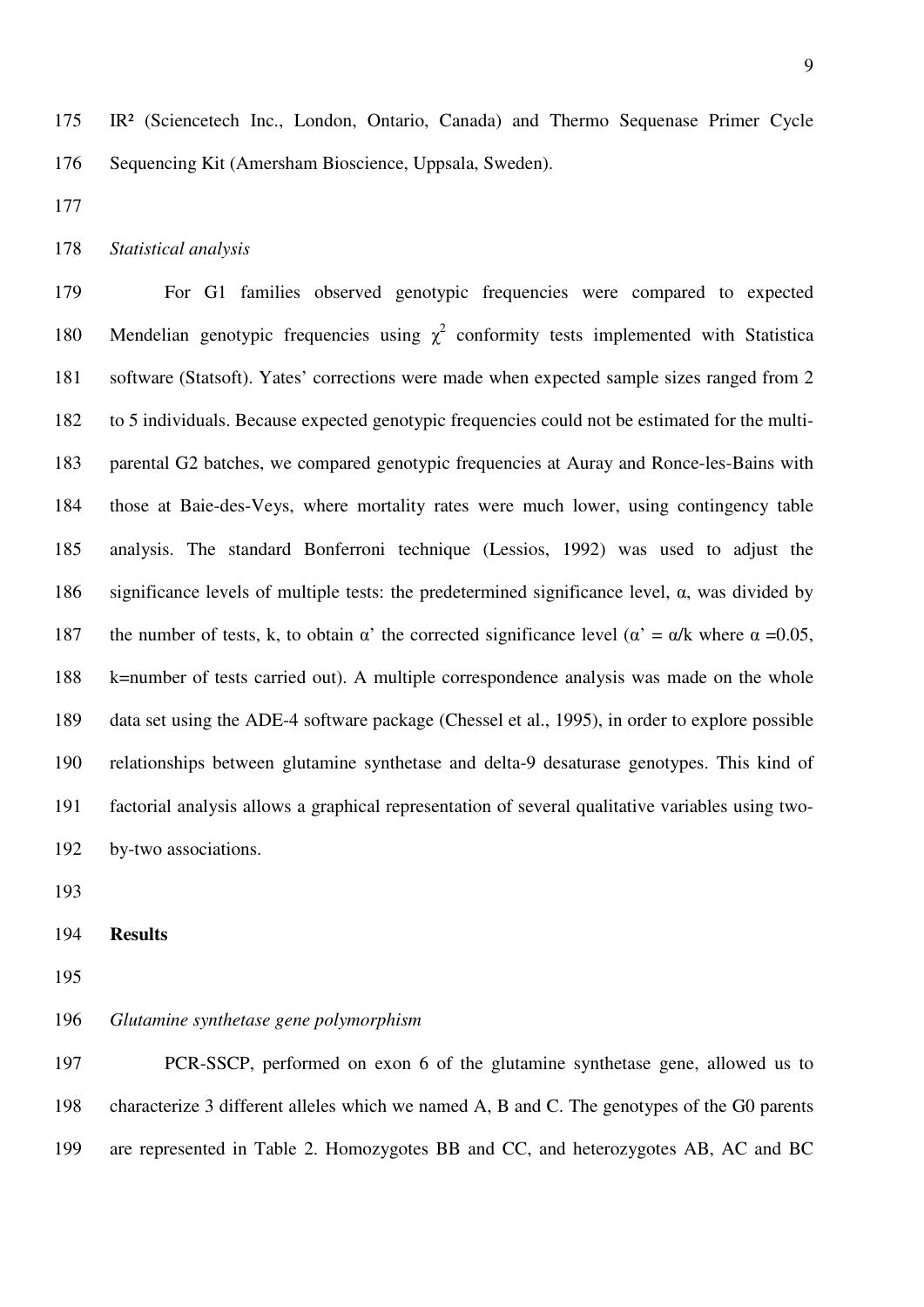200 could be clearly scored (Fig. 4). The genotype frequency distributions in the different 201 generations, families/batches and locations are presented in Tables 3 (G1) and 4 (G2) with 202 their respective  $\chi^2$  values for tests of significant deviations from expectations. G1 families did 203 not show significant differences between observed and expected genotype frequencies based 204 on Mendelian segregation (Table 3, Fig. 5a,b). In the second generation, we compared 205 observed genotypic frequencies at Auray and Ronce-les-Bains sites, where higher mortality 206 rates were observed, with frequencies at Baie-des-Veys, where mortality was lower as the 207 expected values (Table 4, Fig. 5c,d,e). We observed significant differences in batch Z but not 208 in the other batches. In batch Z, the frequency of allele C was lower at Auray and Ronce-les-209 Bains compared to Baie-des-Veys, and even reduced to zero at Ronce-les-Bains.

210 We also pooled the different G2 batches together and compared the allele frequencies 211 of the three sites to see if there was any overall "site effect". This analysis revealed significant 212 differences between Auray and Baie-des-Veys genotypic frequencies  $(\chi^2=17.59; \text{ p}=0.0005;$ 213  $\alpha$ '=0.013; 3 df) and between Ronce-les-Bains and Baie-des-Veys genotypic frequencies 214  $(\chi^2=18.12; \text{p}=0.0004; \text{a'}=0.013; 3 \text{ df}).$ 

215 The sequences of the different alleles of glutamine synthetase exon 6, characterized by 216 SSCP, revealed that the sequence of allele A differs from the sequences of the other 2 alleles 217 by 2 nucleotide sequence mutations (amino acids 343 and 345), and one of these results in 218 mutation of the corresponding amino acid. The amino acid cystein (amino acid 343) is 219 replaced by arginin. The nucleotide sequence of allele C revealed 2 mutations compared with 220 the other 2 alleles, but these modifications are synonymous (amino acids 338 and 339).

221

#### 222 *Delta-9 desaturase gene polymorphism*

223 PCR-SSCP performed on a coding fragment of the delta-9 desaturase gene allowed us 224 to characterize 2 different alleles which we named A and B (Fig. 6). Distribution of observed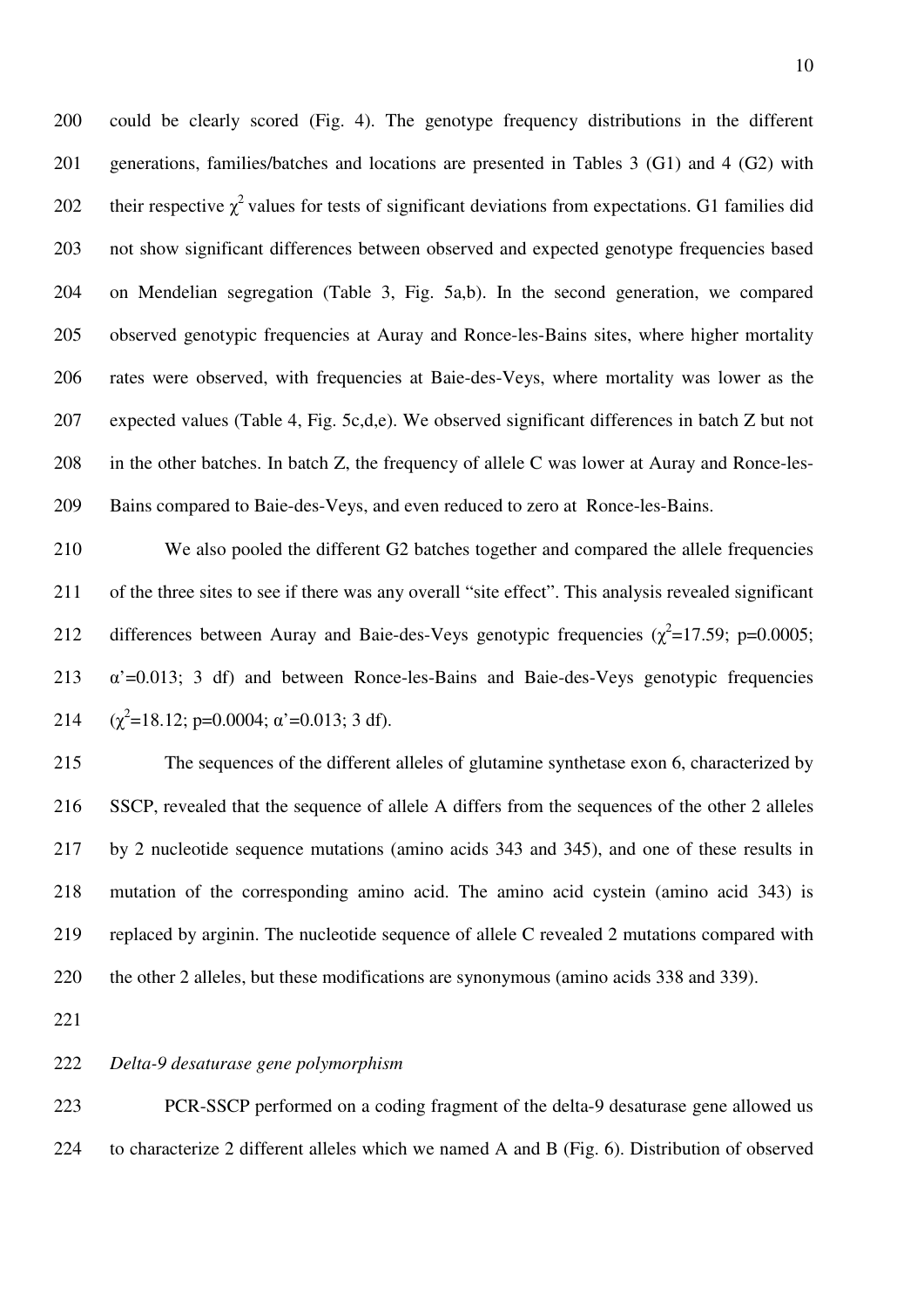225 genotypes of the G0 parents is represented in Table 2. The genotypic frequency distributions 226 in the different generations, families, batches and locations are presented in Tables 5 (G1) and 227 6 (G2) with their  $\chi^2$  values. Families of the first generation (G1) did not show significant 228 differences between observed and expected Mendelian genotypic frequencies, except for 229 family F7-25 at the Auray site where heterozygote AB was less well represented than 230 expected (Table 5; Fig. 7a,b). We had previously analysed polymorphism of the delta-9 231 desaturase gene in family F7-25 before field placement in the 3 sites and found no deviation 232 of observed genotypic frequencies from expectations ( $\chi^2$  = 0.02; p=0.89;  $\alpha$ '=0.025; 1 df, data 233 not shown).

234 In the second generation, we compared observed genotypic frequencies at Auray and 235 Ronce-les-Bains with those at Baie-des-Veys as the expected. We observed significant 236 differences between Auray and Baie-des-Veys in both batch Z and batch J (Table 6; Fig. 237 7c,d,e). No significant differences were observed for the other batches or sites. Bonferroni 238 adjustement removed the significant result for batch Z. We considered it with caution but we 239 did not reject it as the p-value was close to the significance level (p=0.02;  $\alpha$ =0.05;  $\alpha$ '=0.013).

240 We also observed a significant decrease in the frequency of allele B at the Auray site 241 in family F7-25 (G1, Table 5, Fig. 7b) and batch Z (G2, Table 6, Fig. 7c). Moreover, no BB 242 homozygotes were observed in batch Z at any site (Table 6). However, in batch J at the Auray 243 site, we observed a greater number of individuals carrying allele B compared to Baie-des-244 Veys (Table 6, Fig. 7e).

245 Pooling the different batches together to compare the 3 sites, we found no deviation 246 between observed genotypic frequencies at Baie-des-Veys and the other 2 sites  $(\chi^2=0.02;$ 247 p=0.89;  $\alpha'$  =0.025; 1 df; and  $\chi^2$  =0.05; p=0.82;  $\alpha'$  =0.025; 1 df for Auray and Ronce-les-Bains 248 respectively).

249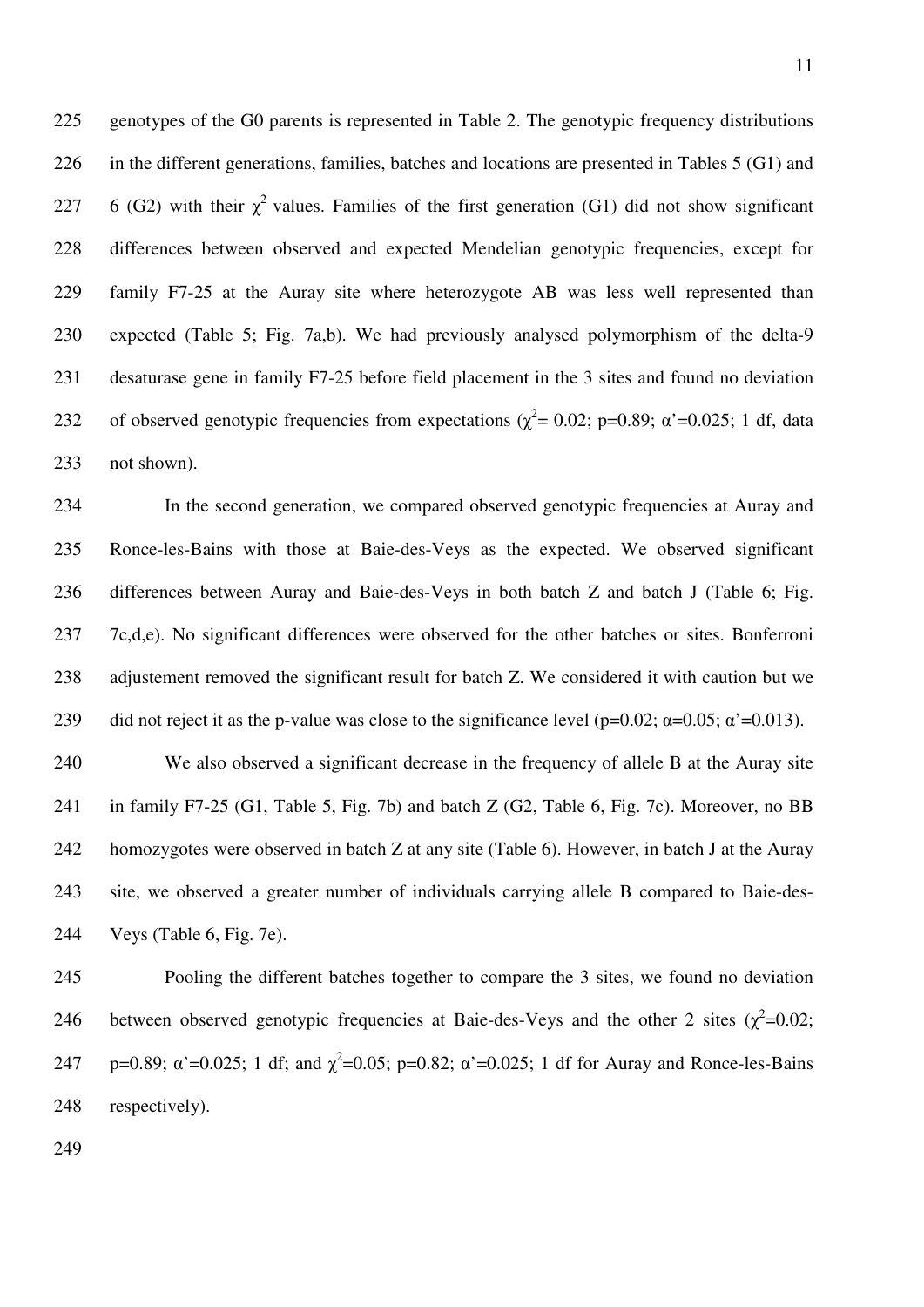250 The sequences of the different alleles characterized by SSCP revealed 2 differences in 251 nucleotide sequences between alleles A and B (nucleotide 151, amino acid number 50; and 252 nucleotide 157, amino acid number 52 of the amplified fragment). However, these mutations 253 do not change the corresponding amino acids.

- 254
- 

## 255 *Multiple correspondence analysis between genotypes at the two loci*

256 The multiple correspondence analysis performed on the whole dataset did not reveal 257 any significant relationship between individuals carrying glutamine synthetase allele C and 258 individuals carrying delta-9 desaturase allele B (Fig. 8). This means that individuals carrying 259 glutamine synthetase allele C are not likely to carry delta-9 desaturase allele B. However, 260 individuals that were homozygous for the B allele of glutamine synthetase were more 261 frequently homozygous at the delta-9 desaturase locus also.

262

#### 263 **Discussion**

264

265 The aim of this study was to investigate whether survival of C. gigas was associated 266 with specific genetic markers, by comparing allelic frequencies in (1) families through three 267 generations and (2) three environmentally different culture sites.

268 Among methods available to detect polymorphism in DNA sequences, we chose the SSCP 269 approach to detect polymorphism in the coding sequences of the two genes: glutamine 270 synthetase and delta-9 desaturase. We observed deviations from expected Mendelian 271 frequencies after mortality, and differences in genotypic frequencies between sites 272 characterized by high or low summer mortality in some G1 families and/or G2 batches. 273 Several hypotheses could explain these results. Deviations in allele frequencies may be 274 explained by a number of factors, particularly migration, mutation, null alleles, or selection.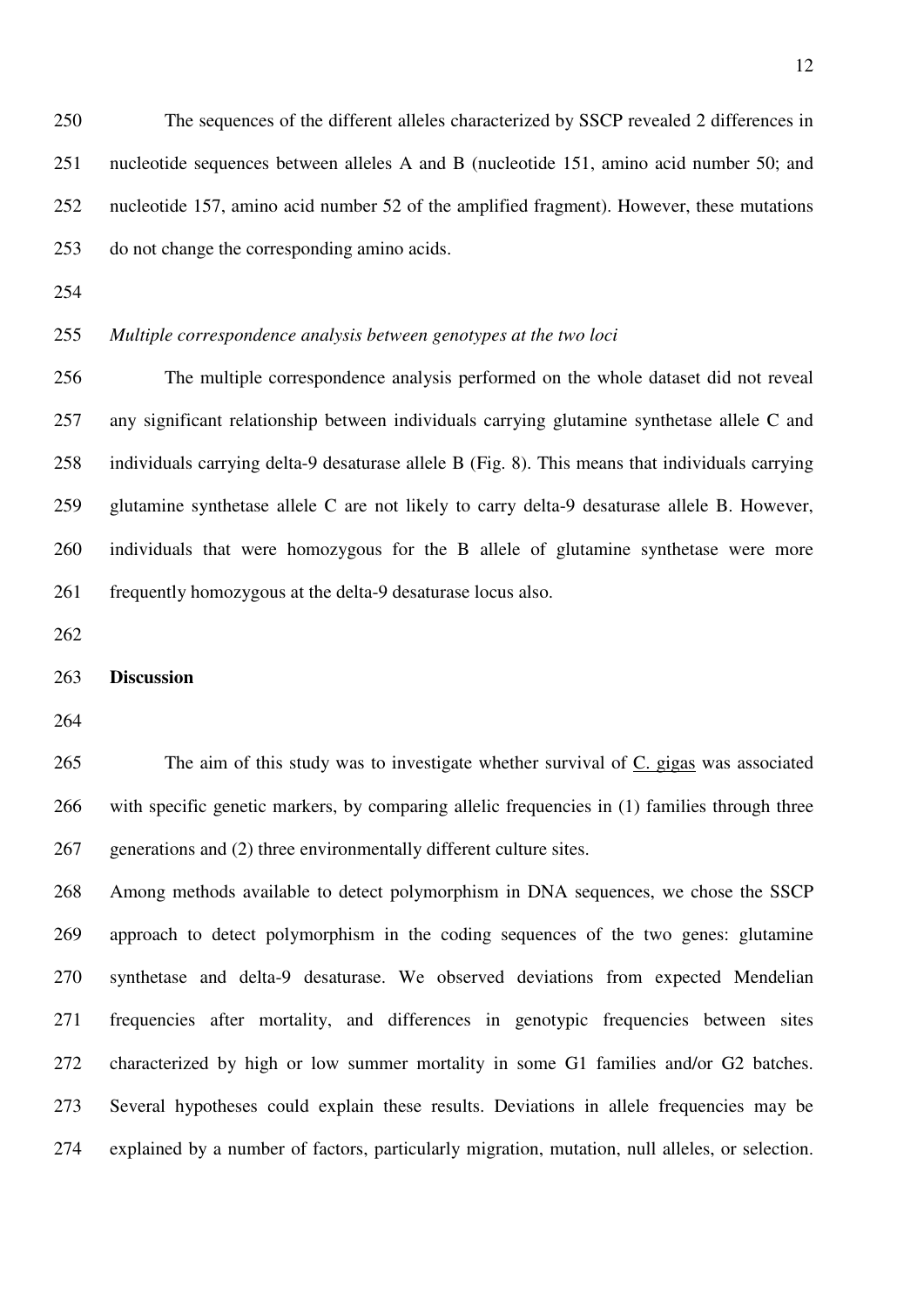275 Our experimental design eliminated migration. Mutation and null alleles can be eliminated 276 also, because these events are very rare between two successive generations. This leaves only 277 selection as a viable explanation for our results. We analysed polymorphism in family F7-25 278 before mortality and did not observe any deviation from Mendelian expectations. This 279 observation led us to dismiss segregation distortion due to fitness differences at earlier stages. 280 Expected Mendelian frequencies could not be calculated for G2 offspring because many 281 parents (in variable ratios of female and male) were used from each G1 family to produce the 282 G2 and the exact genotypes of each parental individual and their relative contributions to the 283 batch are unknown. For the G2 batches, comparing high mortality sites with a low mortality 284 site allowed us to see how well observed differences in allele frequencies corresponded to 285 differences in mortality assuming only that the allele frequencies were identical at all sites 286 when the batches were planted.

287

288 In this work, we chose two genes involved in essential physiological pathways and 289 known to be regulated by a number of environmental parameters. The metabolic functions in 290 which they are involved (nitrogen metabolism, glutamine synthesis and lipid metabolism) are 291 relevant here because of the role of physiological status in susceptibility to summer mortality. 292 With SSCP profiles, we detected three different alleles in exon 6 of the glutamine synthetase 293 gene and analysis of allele segregation in the G1 before field placement showed that observed 294 frequencies did not differ from Mendelian expectations. However, in G2, we observed a 295 strong decrease in the frequency of allele C in the Z batch at Auray and Ronce-les-Bains. The 296 frequencies of AC heterozygotes in both sites and of BC in Ronce-les-Bains fell to 0 297 suggesting strong selection against allele C in the heterozygous condition. Pooling the 298 different batches together and testing for site effects in the second generation, we observed 299 significant differences between observed genotypic frequencies of the glutamine synthetase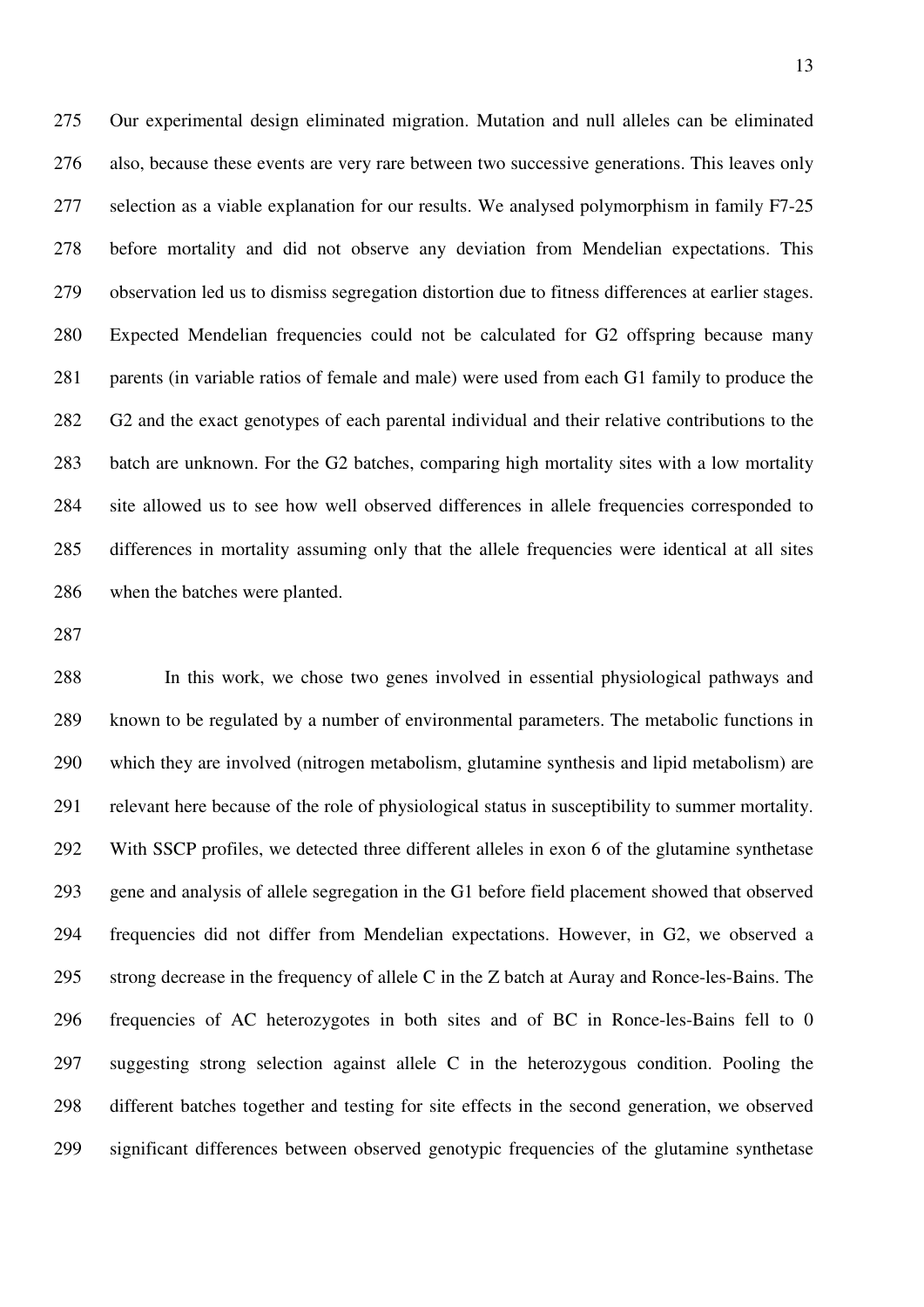300 gene at Baie-des-Veys and the 2 other sites. However, the fact that the differences in G2 were 301 only observed for the Z batch and not for the two other batches also indicates an important 302 "family" effect. The differences in counter-selection against heterozygotes among families 303 may be related to the effects of other genes linked to the locus we studied. In any case, it 304 appears that there may be a kind of indirect selection acting on the C allele possibly involving 305 selection on other linked genes, as suggested by the absence of selection against the C allele 306 in G1 and by the fact that allele C sequencing revealed only synonymous mutations. 307 Alternatively, the variation in genotypic frequencies may not be associated with selection 308 exerted by summer mortality but could be the consequence of a family effect.

309

310 The SSCP method also detected 2 different alleles of the coding fragment of delta-9 311 desaturase. Genotype frequencies followed Mendelian expectations in the G1 generation 312 except in family F7-25 at Auray, where AB heterozygotes were less frequent than expected. A 313 similar but non-significant trend was observed in Ronce-les-Bains for the same family. In the 314 G2 generation, differences were found in observed frequencies between Auray and Baie-des-315 Veys. In the Z batch, AB heterozygotes were significantly less represented in Auray. A 316 complete absence of homozygote BB in the Z batch at any site strongly suggests selection 317 against this genotype. One possible explanation is that the B allele is deleterious, particularly 318 in the homozygous state. When comparing AB heterozygote frequency and associated 319 mortality in the three sites for G1 families F7-25 and F4-16, we observed a clear relationship 320 between decreasing heterozygosity and increasing mortality rate in both families, with a 321 stronger effect in family F7-25. In G2 batches J, Z and L, we also observed that AB frequency 322 decreased where mortality rates were above 50% (batches Z and L in Auray). This tendency 323 seems to suggest that heterozygotes carrying allele B were selected against in the most 324 susceptible families. Furthermore, batch J showed significantly more AB heterozygotes in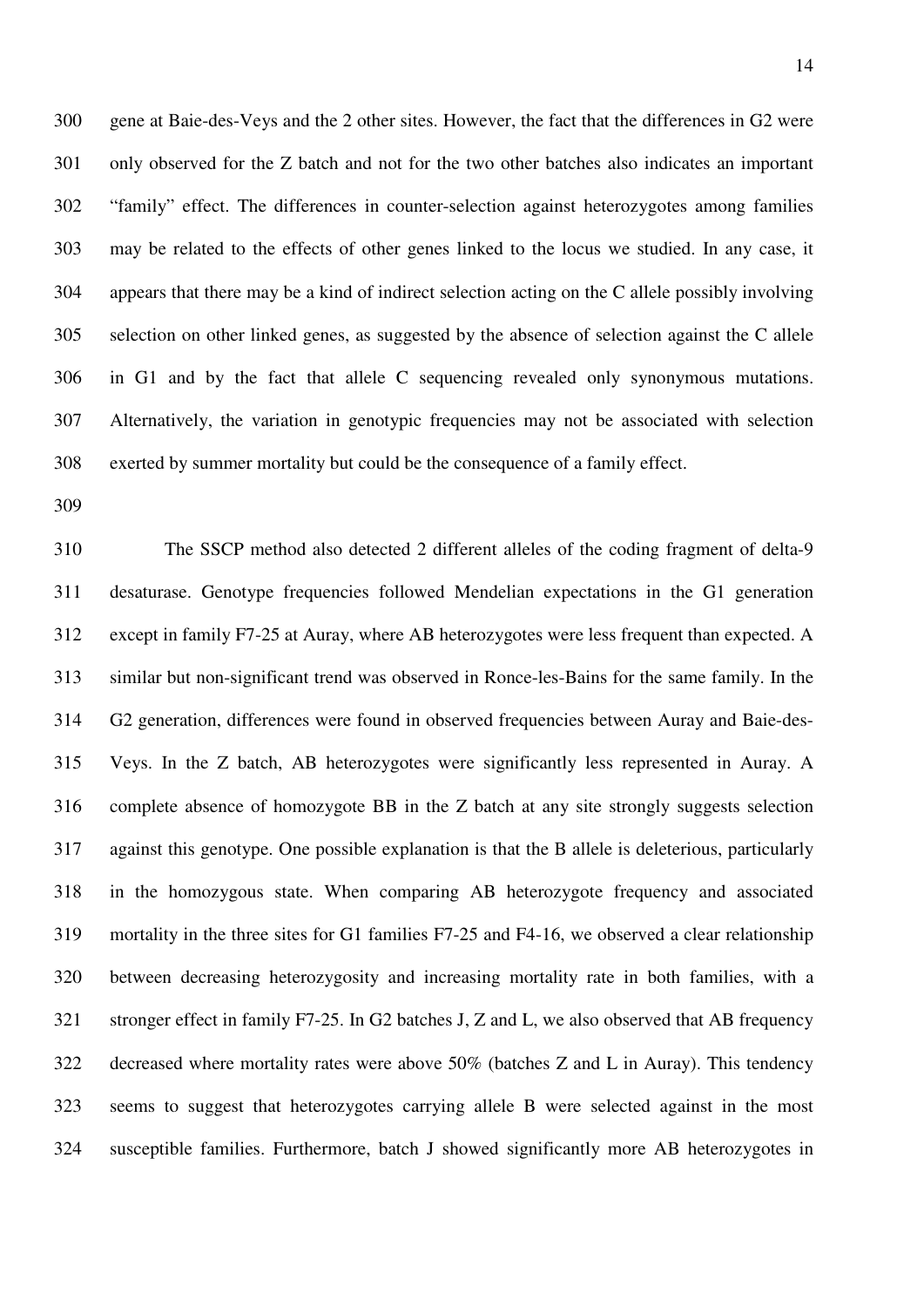325 Auray than in Baie-des-Veys, which could be explained by the fact that mortality was higher 326 in Baie-des-Veys than in Auray for this batch. In the case of delta-9 desaturase, family effect 327 seems to be more important than site effect, as no significant differences of observed 328 frequencies were obtained among sites considering all the batches of the second generation 329 together.

330 For both genes, heterozygotes seem to be selected against in families showing high 331 mortality. This result is at odds with the common observation of heterozygote advantage in 332 fitness-related traits (Zouros, 1987). Heterozygotes have been frequently reported to use less 333 energy for their metabolism than homozygotes, thus increasing their tolerance to 334 environmental stressors (Hawkins et al., 1989; Holley and Foltz, 1987). In bivalves, David 335 and Jarne (1997) found that heterozygosity at 9 allozyme loci was associated with higher 336 viability. Heterozygote advantage has also been described in relation to enhanced growth rates 337 in clams (Gentili and Beaumont, 1988; Scott and Koehn, 1990). Volckaert and Zouros (1989) 338 also developed a model based on allozyme studies assuming that energy savings attributed to 339 heterozygosity are used to maximize fitness. Nevertheless, it has been shown in many marine 340 species that environmental conditions can select for certain alleles in particular and also 341 decrease heterozygosity at some allozyme loci in populations exposed to pollutants, *e.g.* in 342 Idotea baltica (De Nicola et al., 1992).

343

344 The multiple correspondence analysis performed on the entire data set revealed no 345 association between glutamine synthetase genotypes containing allele C and delta-9 346 desaturase genotypes containing allele B. Individuals carrying glutamine synthetase allele C 347 do not systematically carry delta-9 desaturase allele B. This suggests that there is no linkage 348 between these two genes. However, each gene considered separately could be linked to 349 another nearby gene or locus. Sequence analysis of the 3 glutamine synthetase alleles and the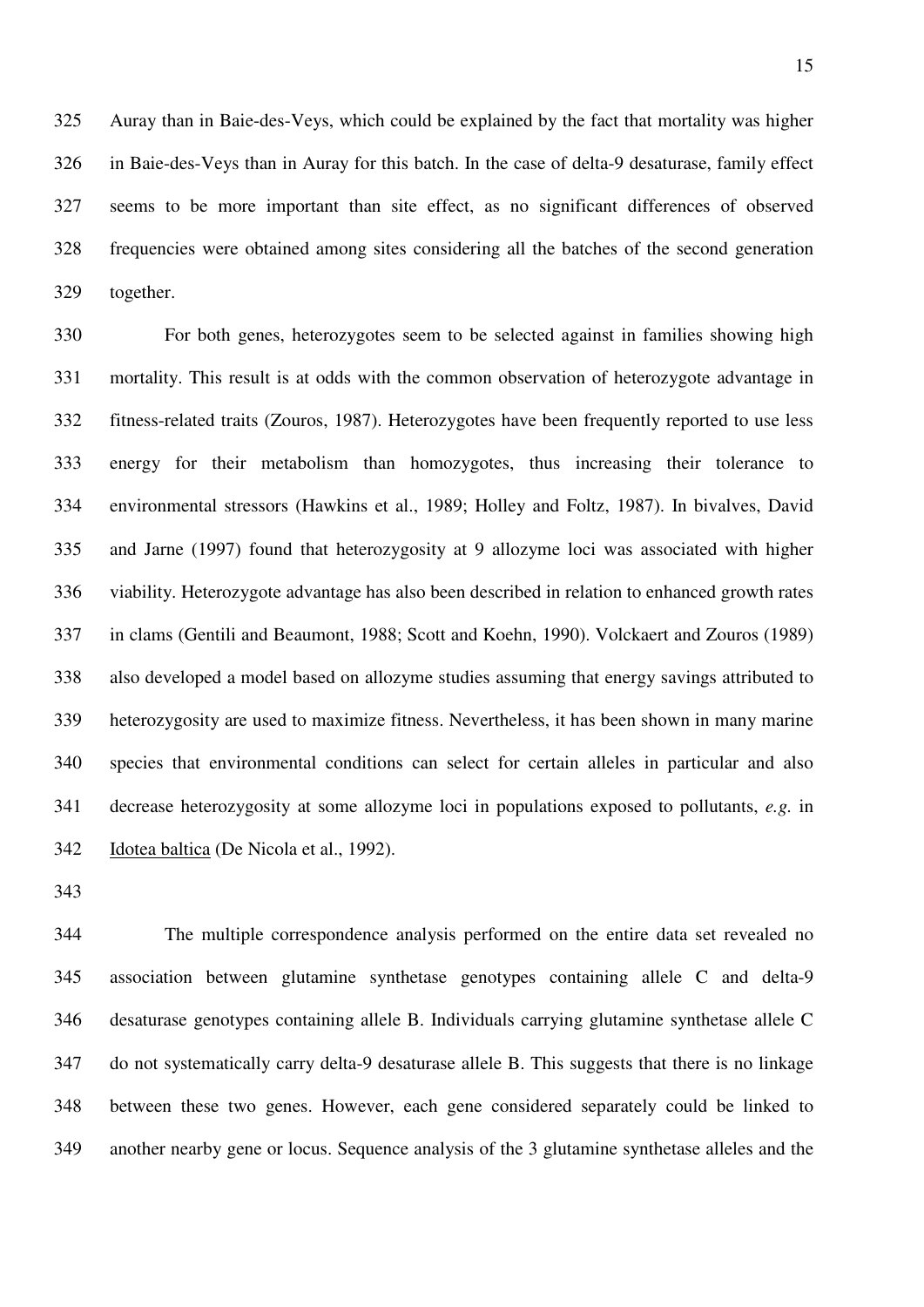350 2 delta-9 desaturase alleles revealed synonymous mutations in allele C and allele B of these 351 genes respectively, compared with the other alleles. The mutations observed in the nucleotide 352 sequence of these alleles could be linked to mutations elsewhere in the coding sequence of 353 these genes or in other linked genes through a hitch-hiking effect (Maynard Smith and Haigh, 354 1974; Kim and Stephan 2000; Barton, 2000). We analysed the polymorphism of exon 6 of the 355 glutamine synthetase gene because this exon that showed the highest rate of polymorphism in 356 preliminary analyses. The same arguments may also apply to the delta-9 desaturase gene as 357 we have only studied a fragment of the gene. However, a completely different hypothesis 358 which may explain our results is that no direct selection occurred on the glutamine synthetase 359 and delta-9 desaturase loci, but that changes in genotypic frequencies result from a family 360 effect acting during summer mortality. The absence of large differences in the first generation 361 supports this hypothesis and Dégremont et al. (2005) showed that close to 50% of variation in 362 juvenile oyster survival could be explained by family differences. This family effect on allelic 363 frequencies may be explained at biological level by potential links between the loci we 364 studied and other genes located elsewhere in the oysters genome. Epistatic interactions could 365 be a hypothesis. Family effect we observed on genotypic frequencies could then be a 366 consequence of interactions between glutamine synthetase or delta-9 desaturase alleles and 367 genetic background exerting influence on them.

368

369 More generally, in the two genes studied here, changes in genotypic frequencies 370 within a family or batch varied among sites. These family and site effects on genotypic 371 frequencies are consistent with observations by Dégremont et al. (2005) who described a 372 strong family effect on survival and growth of the C. gigas families used in the MOREST 373 program. Dégremont et al. (2005) also showed variation in survival among sites, due to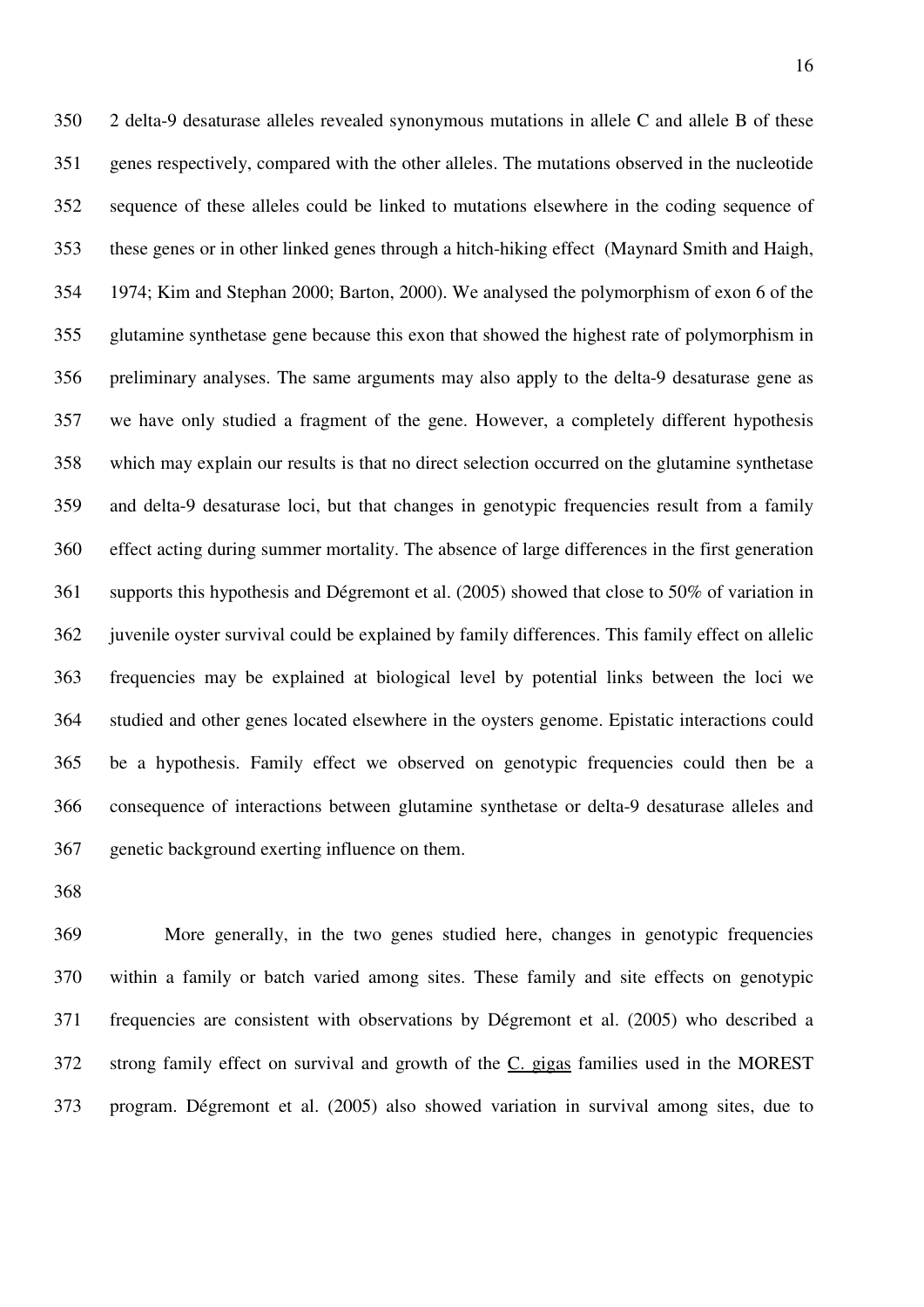374 environmental conditions, which are consistent with the differences in genotypic frequencies 375 that we observed among sites.

376

377 To our knowledge, few studies have dealt with genetic or allozyme polymorphism of 378 glutamine synthetase (Pratta et al., 2004; Nogueira et al., 2005; Zhang et al., 2005) and none 379 with that of delta-9 desaturase. However, allozyme polymorphism at different loci has been 380 examines to test for a possible association with survival in molluscs exposed to various 381 contaminants. In C. gigas, 6 alleles and 5 genotypes at 3 loci (Ak, Pgi and Pgm*)* were 382 identified as markers of resistance or sensitivity to herbicide stress and differential survival 383 (Moraga and Tanguy, 2000). Three allozyme loci (Aat-2, Ak and Pgm) were also shown 384 differ in frequency between C. gigas populations that were resistant or susceptible to TBT 385 (Tanguy et al., 1999), and SSCP markers developed for C. gigas metallothionein genes also 386 showed a correlation between allele frequencies and resistance to heavy metals (Tanguy et al., 387 2002). In the present study, no relationship was observed between mortality rates and 388 chemical characteristics of three field sites. This observation suggests that environmental 389 pollutants do not directly contribute to summer mortality at these sites or to the differences 390 among them in allele frequencies. If there is some selection against glutamine synthetase 391 allele C and delta-9 desaturase allele B, it may therefore not be due to sensitivity to pollutants. 392 Focusing on the causes of mass mortality, Tremblay et al. (1998) studied 4 enzyme alleles in 393 mussels undergoing mass summer mortality, but did not observe any differences in allele 394 frequencies between susceptible and resistant stocks or between one and two-year-old 395 individuals, despite differences in heterozygosity. Xiao et al. (2005) used RAPD markers to 396 investigate the role of genetic factors on scallop mortality in China. They observed reduced 397 genetic diversity in cultured stocks that could result in increased susceptibility to stress 398 leading to increased mortality.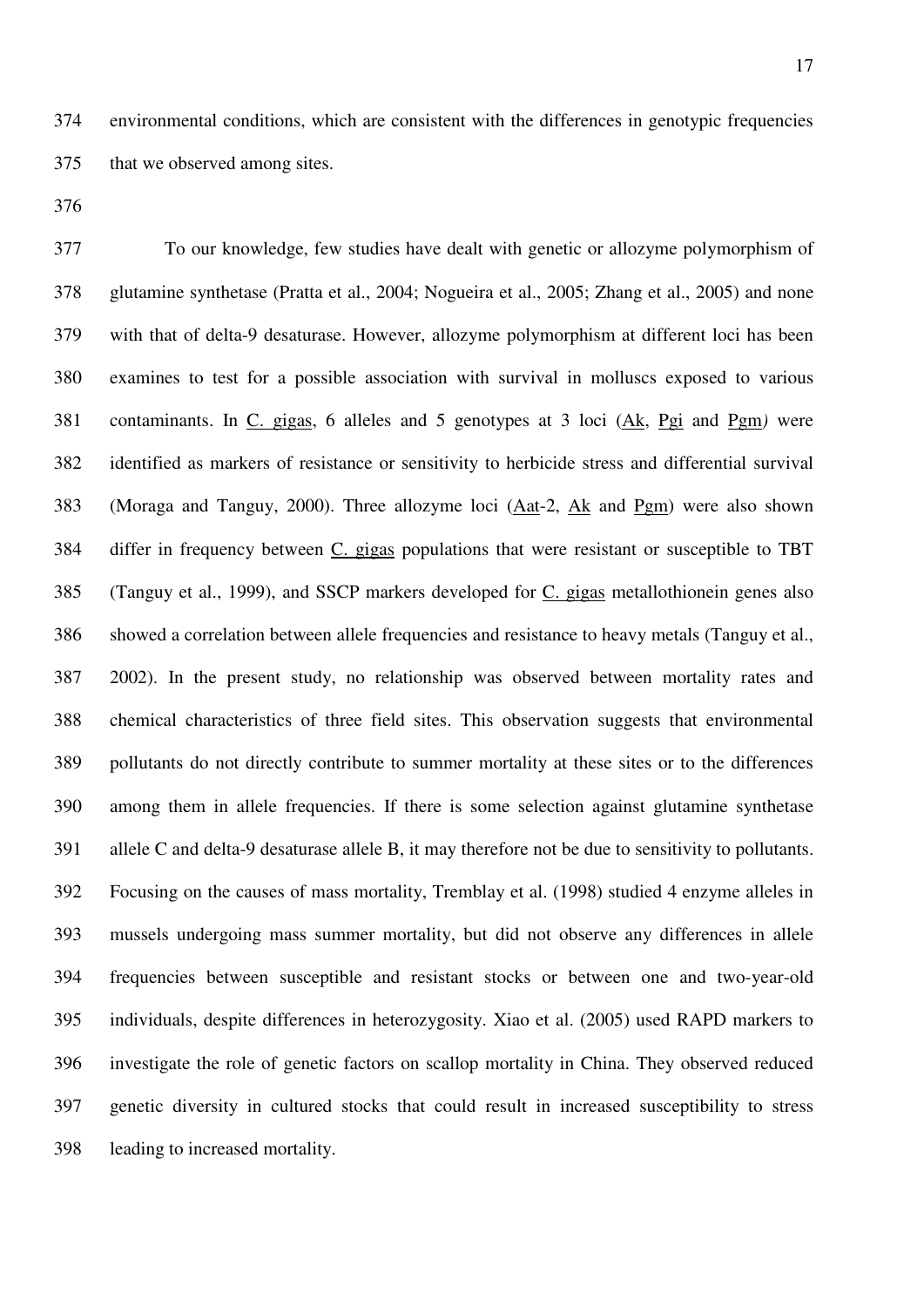400 To conclude, this study has provided new genetic markers, which are in some cases 401 associated with susceptibility to summer mortality in Pacific oyster Crassostrea gigas, 402 depending on environmental factors and genetic background. Indeed, allele C of glutamine 403 synthetase exon 6 and allele B of a coding fragment of delta-9 desaturase gene were less 404 frequent in families and sites showing the highest mortality rates, with a stronger family effect 405 than site effect. If there is selection, this seems to occur on other genes or loci to which the 406 studied genes may be linked. Following the genotypic frequencies of the same genes in a third 407 generation could allow us to verify these results. Frequencies of the 2 counter-selected alleles 408 will also be studied in natural populations of C. gigas submitted to various environmental 409 stresses in the field in order to obtain complementary results. Finally, other candidate genes 410 involved in other physiological functions are currently being examined for genetic 411 polymorphism in the same families, so as to add depth to the initial exploration described 412 here.

413

#### 414 **Acknowledgements:**

415 This research program was financially supported by the inter-regional program MOREST 416 (Summer Mortality of juvenile oysters Crassostrea gigas, Grant number 02-2-500022), the 417 PolyGIGAS program of the Bureau des Ressources Génétiques (n° 05/5210 460/YF), the 418 Marine Genomics Europe Network, the Région Bretagne and the Conseil Général du 419 Finistère. We thank two anonymous reviewers for helpful comments and Helen McCombie 420 for improving the English.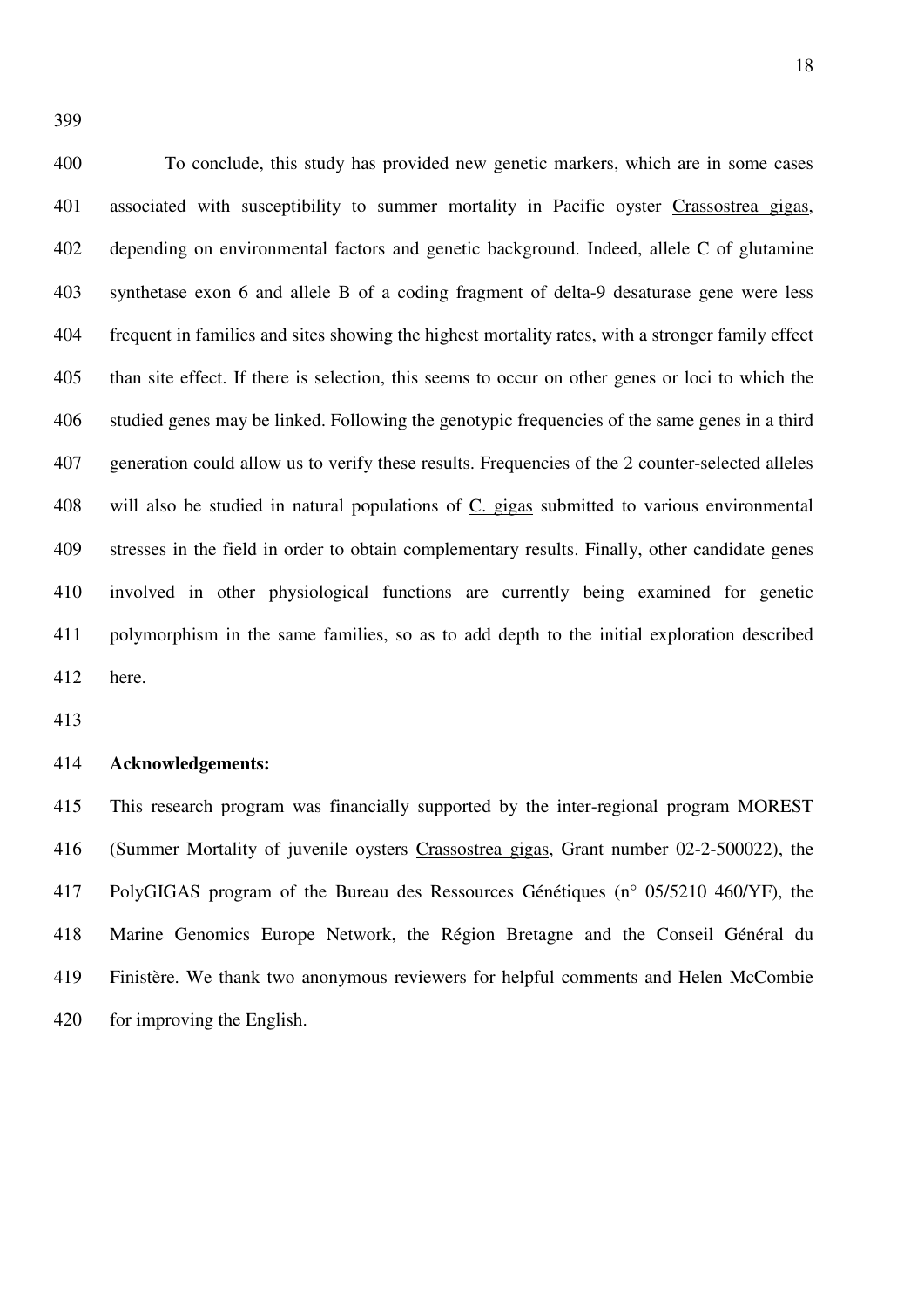#### 421 **References**

- 422 Barton, N.H., 2000. Genetic hitchhiking. Phil. Trans. R. Soc. Lond. B 355, 1553-1562.
- 423 Beattie, J.H., Chew, K.K., Hershberger, W.K., 1980. Differential survival of selected strains
- 424 of Pacific Oysters (Crassostrea gigas) during summer mortality. Proc. Natl. Shellfish Assoc. 425 70, 184-189.
- 426 Bickham, J.W., Sandhu, S., Hebert, P.D.N., Chikhi, L., Athwal, R., 2000. Effects of chemical
- 427 contaminants on genetic diversity in natural populations: implications for biomonitoring and 428 ecotoxicology. Mutation Res. 463, 33-51.
- 429 Boutet, I., Tanguy, A., Moraga, D., 2004. Response of the Pacific oyster Crassostrea gigas to 430 hydrocarbon contamination under experimental conditions. Gene 329, 147-157.
- 431 Caizzi, R., Bozzetti, M.P., Caggese, C., Ritossa, F., 1990. Homologous nuclear genes encode
- 432 cytoplasmic and mitochondrial glutamine synthetase in Drosophila melanogaster. J. Mol. 433 Biol. 212, 17-26.
- 434 Chessel, D., Dodélec, S., Thioulouse, J., 1995. ADE Version 4: HyperCard Stacks and 435 Programme. Library for the Analysis of Environmental Data. URA CNRS 1451, Université de
- 436 Lyon 1, 69622 Villeurbanne Cedex (available at http://biomserv.univ-lyon1.fr/ade-4.html).
- 437 David, E., Tanguy, A., Pichavant, K., Moraga, D., 2005. Response of the Pacific oyster 438 Crassostrea gigas to hypoxia exposure under experimental conditions. FEBS Journal 272, 439 5635-5652.
- 440 David, P., Jarne, P., 1997. Context-dependent survival differences among electrophoretic 441 genotypes in natural populations of the marine bivalve Spisula ovalis. Genetics 146 (1), 335- 442 344.
- 443 Dégremont, L., Bédier, E., Soletchnik, P., Ropert, M., Huvet, A., Moal, J., Samain, J.F., 444 Boudry, P., 2005. Relative importance of family, site, and field placement timing on survival,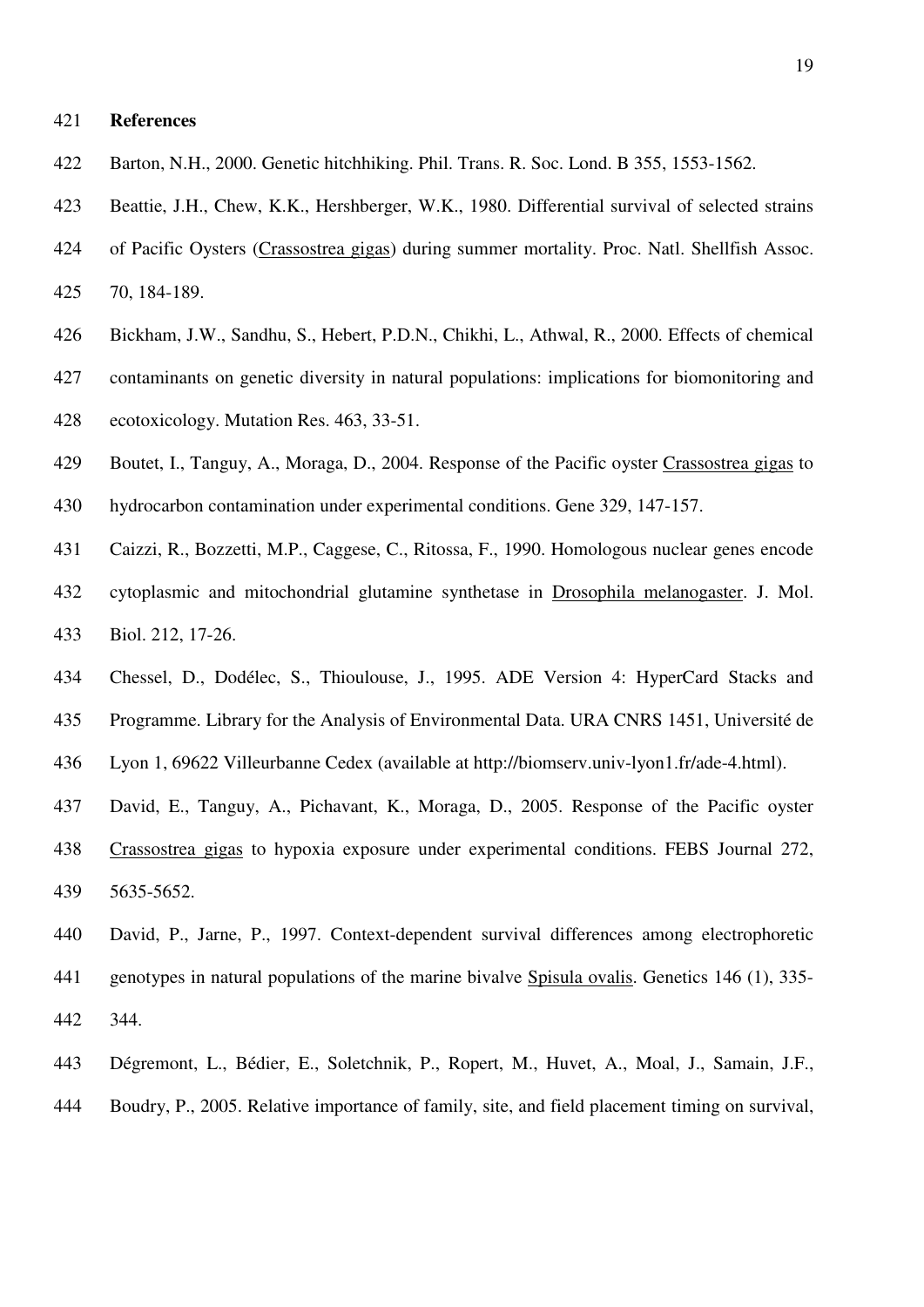- 445 growth, and yield of hatchery-produced Pacific oyster spat (Crassostrea gigas). Aquaculture 446 249 (1-4), 213-229.
- 447 Dégremont, L., Ernande, B., Bedier, E., Boudry, P., 2007. Summer mortality of hatchery-448 produced Pacific oyster spat (Crassostrea gigas). I. Estimation of genetic parameters for 449 survival and growth. Aquaculture 262, 41-53.
- 450 De Nicola, M., Gambardella, C., Guarino, S.M., 1992. Interactive effects of cadmium and 451 zinc pollution on PGI and PGM polymorphisms in Idotea baltica. Mar. Poll. Bull. 24 (12), 452 619-621.
- 453 Depledge, M.H., 1996. Genetic ecotoxicology: an overview. J. Exp. Mar. Biol. Ecol. 200, 57- 66. 454
- 455 Fahrner, J., Labruyere, W.T., Gaunitz, C., Moorman, A.F., Gebhardt, R., Lamers, W.H., 1993. 456 Identification and functional characterization of regulatory elements of the glutamine 457 synthetase gene from rat liver. Eur. J. Biochem. 213, 1067-1073.
- 458 Forbes, V.E., Depledge, M.H., 1996. Environmental stress and the distribution of traits within
- 459 populations. In: Baird, D.J., Maltby, L., Greig-Smith, P.W., Douben, P.E.T. (Eds),
- 460 ECOtoxicology: Ecological Dimensions, Chapman & Hall, London, pp. 71-86.
- 461 Gentili, M.R., Beaumont, A.R., 1988. Environmental stress, heterozygosity, and growth rate
- 462 in Mytilus edulis L. J. Exp. Mar. Biol. Ecol. 120, 145-153.
- 463 Gillespie, R.B., Guttman, S.I., 1993. Correlation between water quality and frequencies of
- 464 allozymes genotypes in spotfin shiner (Notropis spilopteris) populations. Environ. Poll. 81,
- 465 147-150.
- 466 Grizel, H., Héral, M., 1991. Introduction into France of Japanese oyster (Crassostrea gigas), J.
- 467 Cons. Perm. Int. Explor. Mer 47, 399-403.
- 468 Hawkins, A.J.S., Bayne, B.L., Day, A.J., Rusin, J., Worrall, C.M., 1989. Genotype-dependant
- 469 interrelation between energy metabolism, protein metabolism and fitness. In: Ryland, J.S,.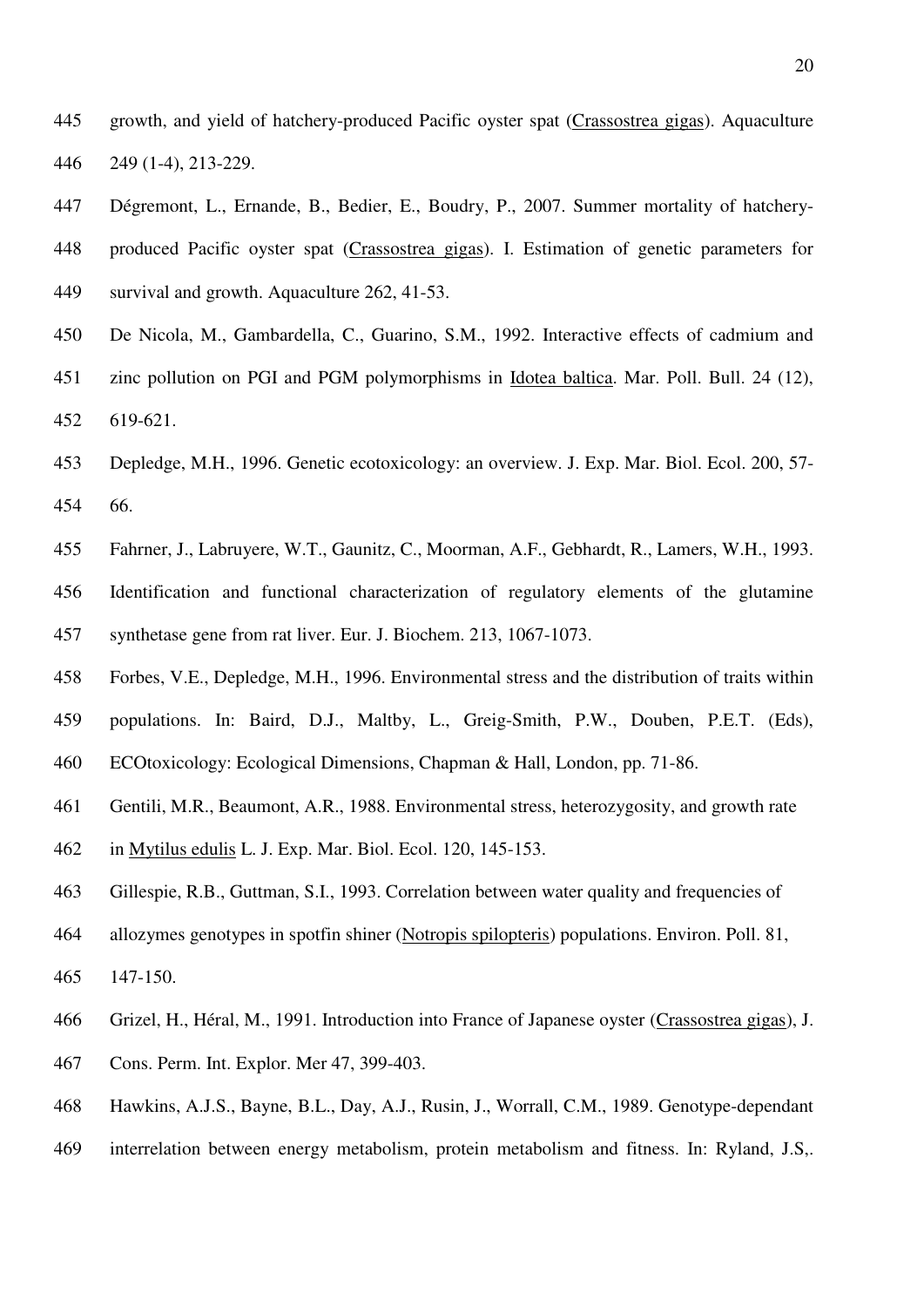- 470 Tyler, P.A. (Eds), Reproduction, Genetics and Distributions of Marine Organisms. 471 Fredensborg, Denmark, pp. 283-292.
- 472 Hayward, B.E., Hussain, A., Wilson, R.H., Lyons, A., Woodcock, V., McIntosh, B., Harris, 473 T.J., 1986. The cloning and nucleotide sequence of cDNA for an amplified glutamine 474 synthetase gene from the Chinese hamster. Nucleic Acids. Res. 14, 999-1008.
- 475 Holley, M.E., Foltz, D.W., 1987. Effects of multiple-locus heterozygosity and salinity on 476 clearance rate in a brackish-water clam, Rangia cuneata (Sowerby). J. Exp. Mar. Biol. Ecol. 477 111, 121-131.
- 478 Kim, Y., Stephan, W., 2000. Joint effects of genetic hitchhiking and background selection on
- 479 neutral variation. Genetics 155, 1415-1427.
- 480 Lessios, H.A., 1992. Testing electrophoretic data for agreement with Hardy-Weinberg 481 expectations. Mar. Biol. 112, 517-523.
- 482 Ma, X.L., Cowles, D.L., Carter, R.L., 2000. Effect of pollution on genetic diversity in the bay
- 483 mussel Mytilus galloprovincialis and the acorn barnacle Balanus glandula. Mar. Environ. Res. 484 50, 559-563.
- 485 Marchand, J., Tanguy, A., Laroche, J., Quiniou, L., Moraga, D., 2003. Responses of European
- 486 flounder Platichthys flesus populations to contamination in different estuaries along the
- 487 Atlantic coast of France. Mar. Ecol. Prog. Ser. 260, 273-284.
- 488 Maurer, D., Comps, M., His, E., 1986. Caractéristiques des mortalités estivales de l'huître 489 Crassostrea gigas dans le bassin d'Arcachon. Haliotis 15, 309-317.
- 490 Maynard Smith, J., Haigh, J., 1974. The hitch-hiking effect of a favorable gene. Genet. Res. 491 23, 23-35.
- 492 Moraga, D., Tanguy, A., 2000. Genetic indicators of herbicide stress in the Pacific oyster
- 493 Crassostrea gigas under experimental conditions. Environ. Tox. Chem. 19 (3), 706-711.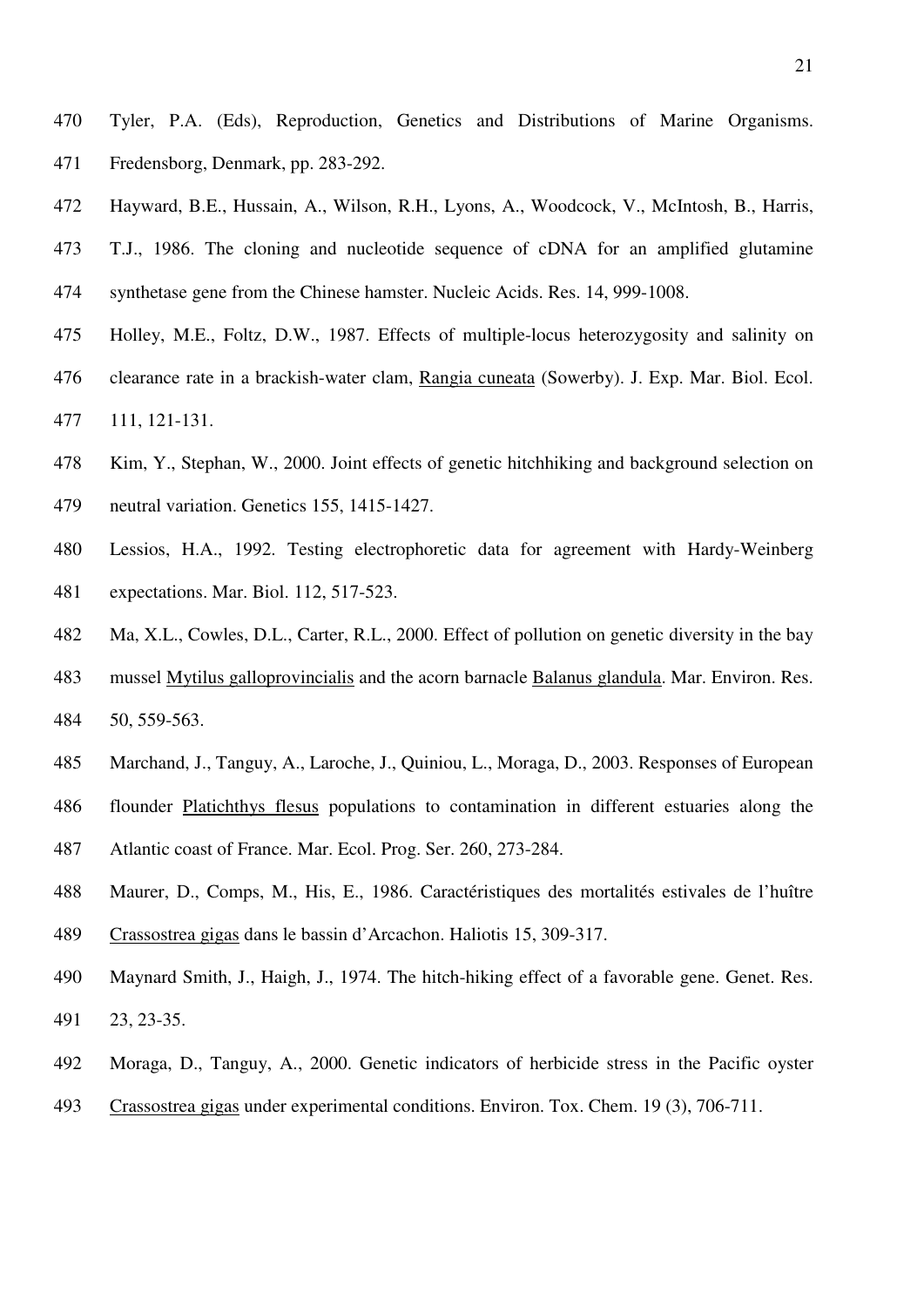- 494 Moraga, D., Mdelgi-Lasram, E., Romdhane, M.S., El Abed, A., Boutet, I., Tanguy, A., 2002.
- 495 Genetic responses to metal contamination in two clams: Ruditapes decussatus and Ruditapes 496 philippinarum. Mar. Environ. Res. 54, 521-525.
- 497 Nogueira, E.M., Olivares, F.L., Japiassu, J.C., Vilar, C., Vinagre, F., Baldani, J.I., Hemerly,
- 498 A.S., 2005. Characterization of glutamine synthetase genes in sugarcane genotypes with 499 different rates of biological nitrogen fixation. Plant Science 169, 819-832.
- 500 Ozols, J., 1997. Degradation of hepatic stearyl CoA ∆-9 desaturase. Mol. Biol. Cell. 8, 2281- 501 2290.
- 502 Pratta, G., Zorzoli, R., Boggio, S.B., Picardi, L.A., Valle, E.M. 2004. Glutamine synthetase
- 503 levels and related metabolizing enzymes in tomato fruits with different shelf-life. Scientia 504 Horticulturae 100, 341-347.
- 505 Samain, J.F., Boudry, P., Dégremont, L., Soletchnik, P., Ropert, M., Bédier, E., Martin, J.L.,
- 506 Moal, J., Mathieu, M., Pouvreau, S., Lambert, C., Escoubas, J.M., Nicolas, J.L., Le Roux, F.,
- 507 Renault, T., Burgeot, T., Bacher, C., 2004. Summer mortality in the Pacific oyster Crassostrea 508 gigas, overview of three year results of the cooperative "Morest" project. J. Shellfish Res. 23 509 (1), 309-310.
- 510 Scott, T.M., Koehn, R.K., 1990. The effect of environmental stress on the relationship of
- 511 heterozygosity to growth rate in the coot clam Mulinia lateralis (Say). J. Exp. Mar. Biol. Ecol. 512 135 (2), 109-116.
- 513 Soletchnik, P., LeMoine, O., Faury, N., Razet, D., Geairon, P., Goulletquer, P., 1999. 514 Mortalités de l'huître Crassostrea gigas dans le bassin de Marennes-Oléron: étude de la 515 variabilité spatiale de son environnement et de sa biologie par un système d'informations 516 géographiques (SIG). Aquat. Living Resour. 12 (2), 131-143.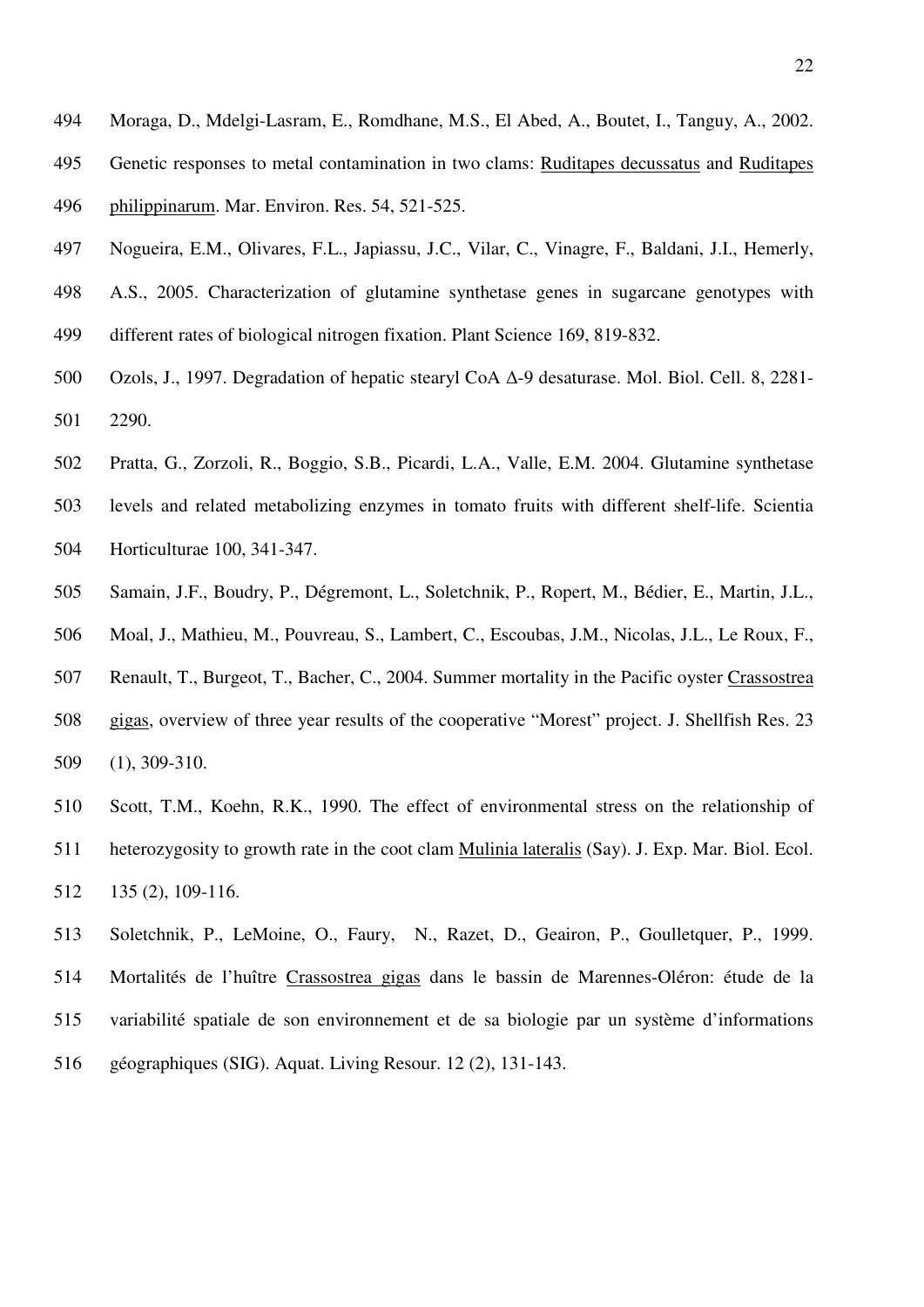- 517 Soletchnik, P., Ropert, M., Mazurié, J., Fleury, P.G., Le Coz, F., 2007. Relationships between 518 oyster mortality patterns and environmental data from monitoring databases along the coasts 519 of France. Aquaculture In Press.
- 520 Tanguy, A., Fernandez Castro, N., Marhic, A., Moraga, D., 1999. Effects of an organic 521 pollutant (Tributyltin) on genetic structure in the Pacific oyster Crassostrea gigas. Mar. Poll.
- 522 Bull. 38 (7), 550-559.
- 523 Tanguy, A., Boutet, I., Bonhomme, F., Boudry, P., Moraga, D., 2002. Polymorphism of 524 metallothionein genes in the Pacific oyster Crassostrea gigas as a biomarker of response to 525 metal exposure. Biomarkers 7 (6), 439-450.
- 526 Tanguy, A., Boutet, I., Moraga, D., 2005a. Molecular characterization of the glutamine 527 synthetase gene in the Pacific oyster Crassostrea gigas: expression study in response to 528 xenobiotic exposure and developmental stage. Biochim. Biophys. Acta 1681 (2-3) 116-125.
- 529 Tanguy, A., Boutet, I., Laroche, J., Moraga, D., 2005b. Molecular identification and 530 expression study of differentially regulated genes in the Pacific oyster Crassostrea gigas in 531 response to pesticides exposure. FEBS Journal 272, 390-403.
- 532 Tate, S.S., Leu, F.Y., Meister, A. 1972. Rat liver glutamine synthetase. Preparation, 533 properties, and mechanism of inhibition by carbamyl phosphate. J. Biol. Chem. 17, 5312- 534 5321.
- 535 Tocher, D.R., Leaver, M.J., Hodgson, P.A., 1998. Recent advances in the biochemistry and 536 molecular biology of fatty acyl desaturases. Prog. Lipid. Res. 37, 73-117.
- 537 Tremblay, R., Myrand, B., Sevigny, J.M., Blier, P., Guderley, H., 1998. Bioenergetic and 538 genetic parameters in relation to susceptibility of blue mussels, Mytilus edulis (L.) to summer
- 539 mortality. J. Exp. Mar. Biol. Ecol. 221, 27-58.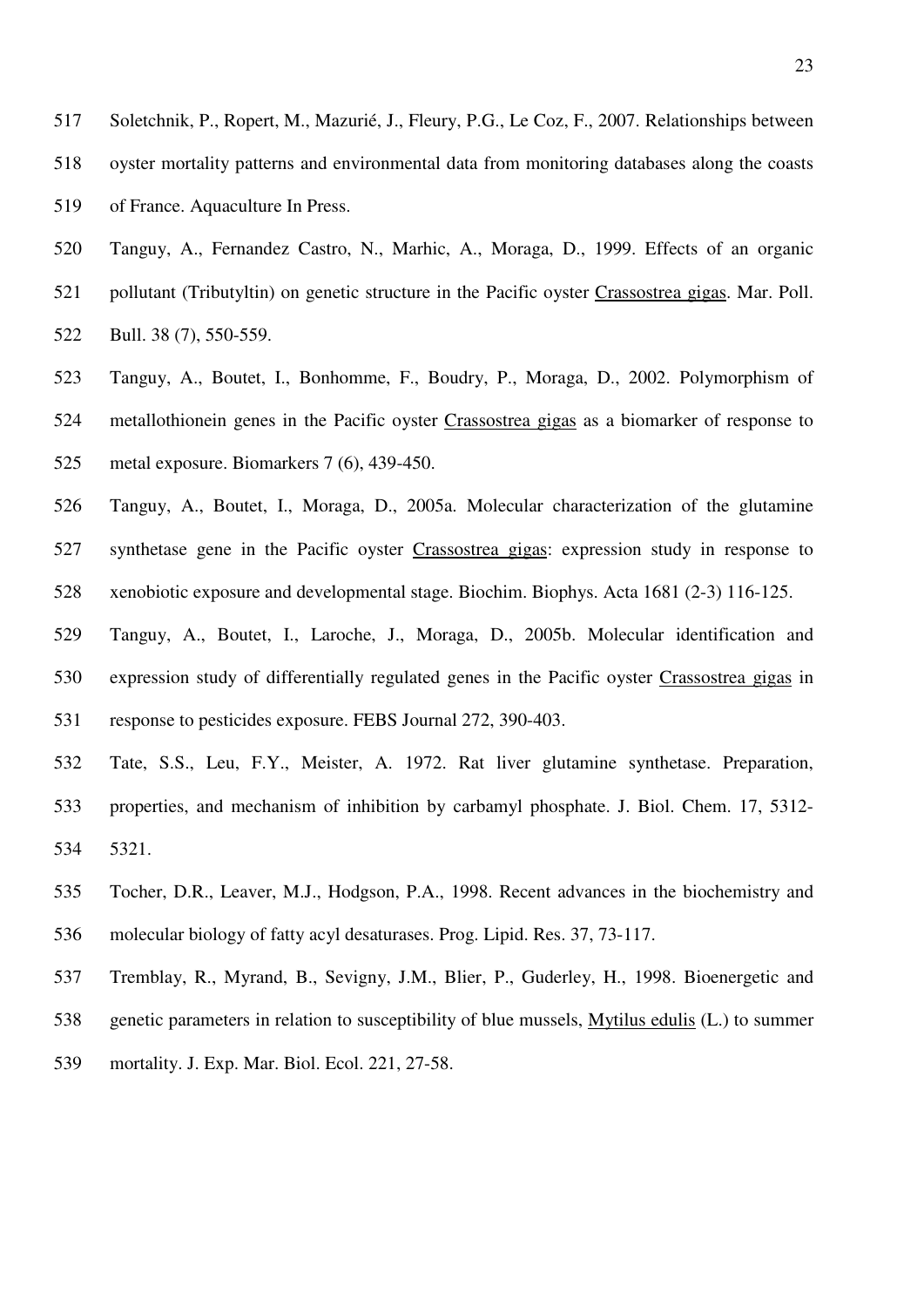- 540 Volckaert, F., Zouros, E., 1989. Allozyme and physiological variation in the scallop 541 Placopecten magellanicus and a general model for the effects of heterozygosity on fitness in 542 marine molluscs. Mar. Biol. 103 (1), 51-61.
- 543 Xiao, J., Ford, S.E., Yang, H., Zhang, G., Zhang, F., Guo, X., 2005. Studies on mass summer
- 544 mortality of cultured zhikong scallops (Chlamys farreri Jones et Preston) in China. 545 Aquaculture 250 (3-4) 602-615.
- 546 Yap, C.K., Tan, S.G., Ismail, A., Omar, H., 2004. Allozyme polymorphisms and heavy metal
- 547 levels in the green-lipped mussel Perna viridis (Linnaeus) collected from contaminated and 548 uncontaminated sites in Malaysia. Environ. Inter. 30, 39-46.
- 549 Zhang, B., Yuan, Y., Jia, Y., Yu, X., Xu, Q., Shen, Y., Shen, Y., 2005. An association study
- 550 between polymorphisms in five genes in glutamate and GABA pathway and paranoid 551 schizophrenia. Eur. Psy. 20, 45-49.
- 552 Zouros, E. 1987. On the relation between heterozygosity and heterosis: an evaluation of the 553 evidence from marine mollusks. Isozymes 15, 255-270.

554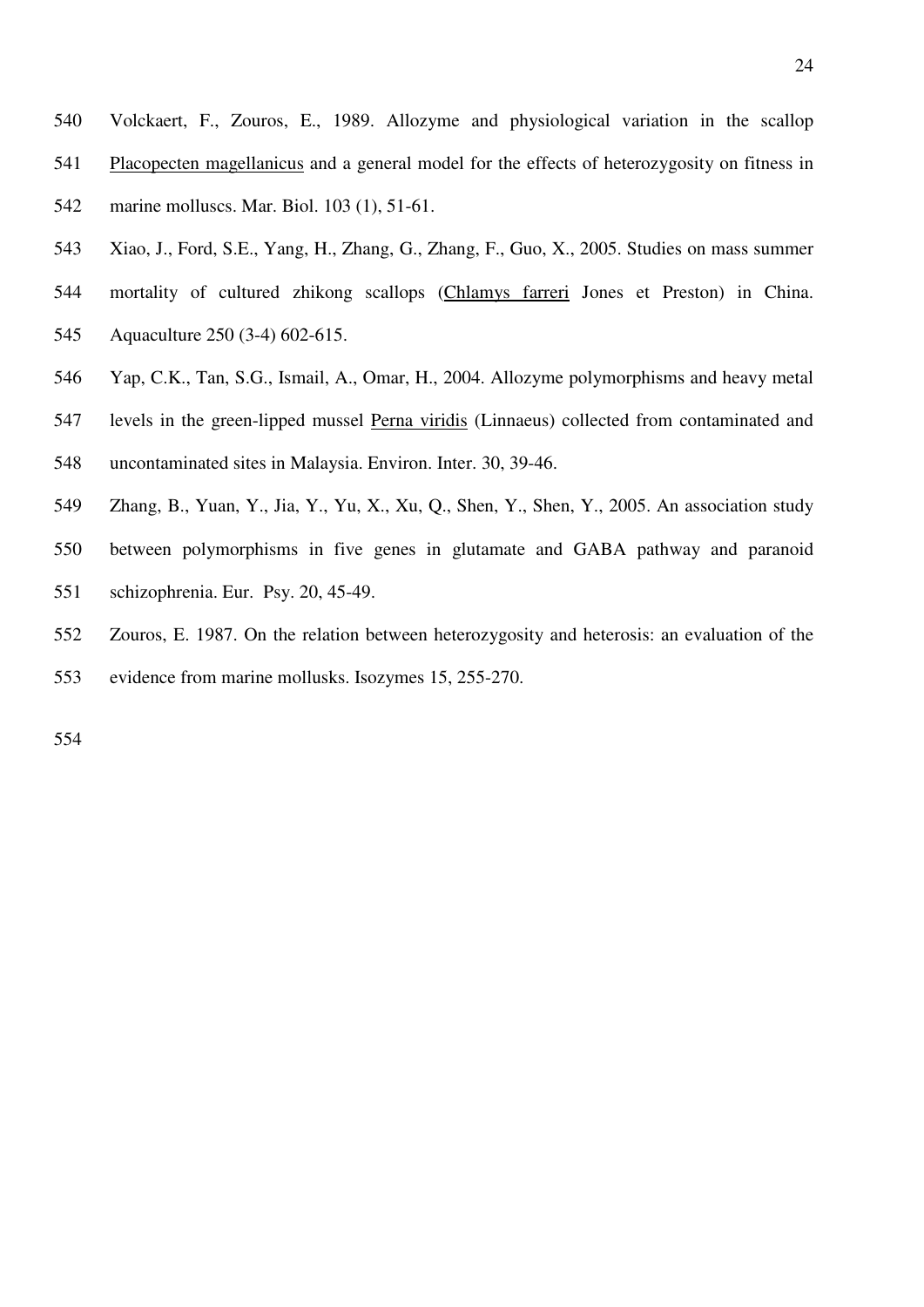| <b>Generation</b> | Family / batch |                      | Mortality $(\%)$ |                        |
|-------------------|----------------|----------------------|------------------|------------------------|
|                   |                | <b>Baie-des-Veys</b> | <b>Auray</b>     | <b>Ronce-les-Bains</b> |
| G1                | $4-16$         | 8.9                  | 57.8             | 41.6                   |
| G1                | 14-54          | 44.4                 | 85.2             | 75.3                   |
| G1                | 14-55          | 24.7                 | 82.7             | 66.6                   |
| G1                | $7 - 25$       | 20.0                 | 56.5             | 58.8                   |
| G <sub>2</sub>    | Z              | 6.3                  | 64.2             | 40.2                   |
| G <sub>2</sub>    | L              | 15.2                 | 53.7             | 30.4                   |
| G <sub>2</sub>    | ${\bf J}$      | 39.1                 | 33.3             | 41.4                   |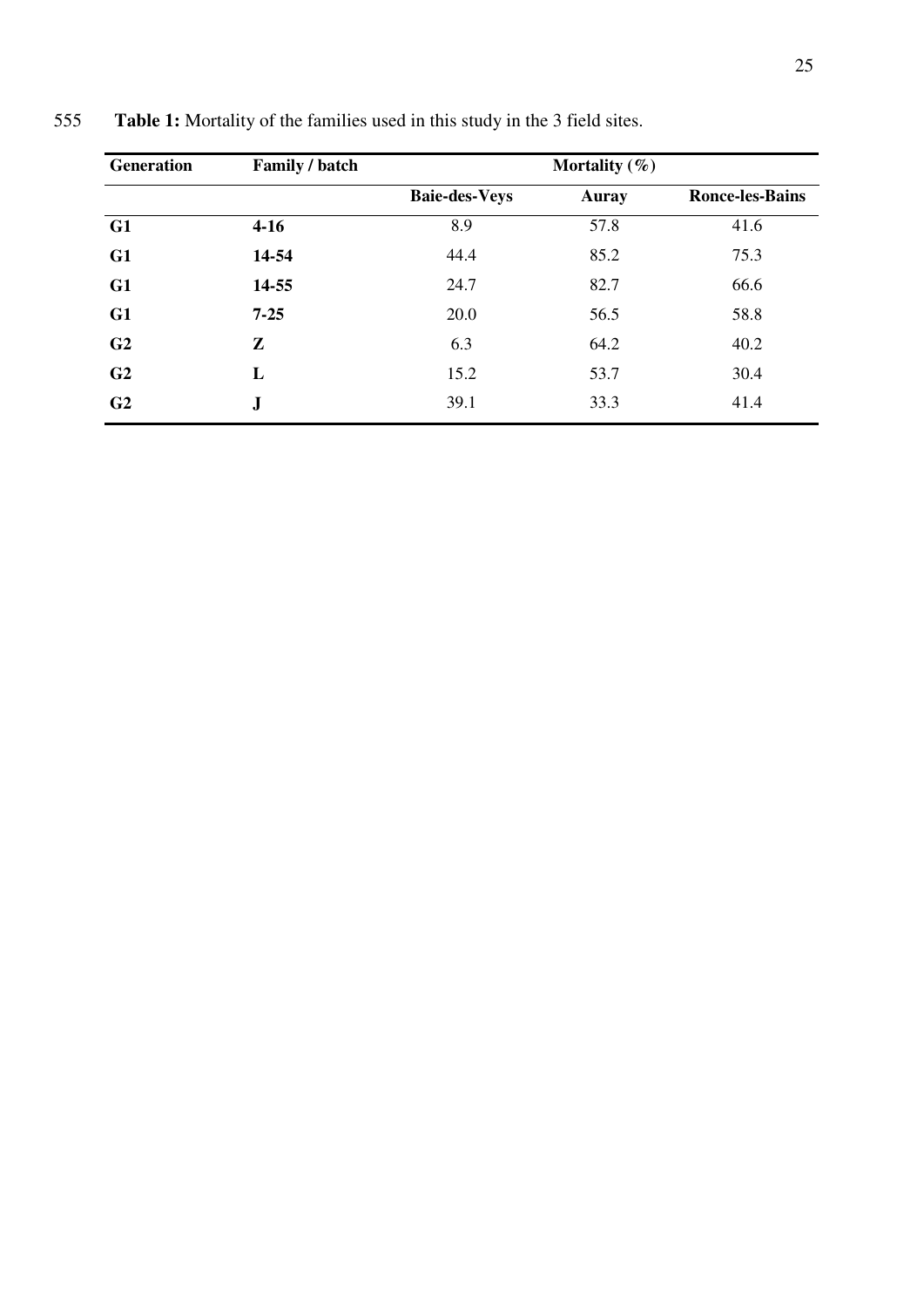| 557 | desaturase coding fragment. |                               |                             |
|-----|-----------------------------|-------------------------------|-----------------------------|
|     | Parent                      | Glutamine synthetase genotype | Delta-9 desaturase genotype |
|     | male 7                      | <b>BB</b>                     | AA                          |
|     | female 25                   | AB                            | AB                          |
|     | male 14                     | <b>BB</b>                     | AA                          |
|     | female 54                   | <b>BB</b>                     | AA                          |
|     | female 55                   | <b>BC</b>                     | AA                          |
|     | male 4                      | CC                            | AB                          |
|     | female 16                   | <b>BB</b>                     | AA                          |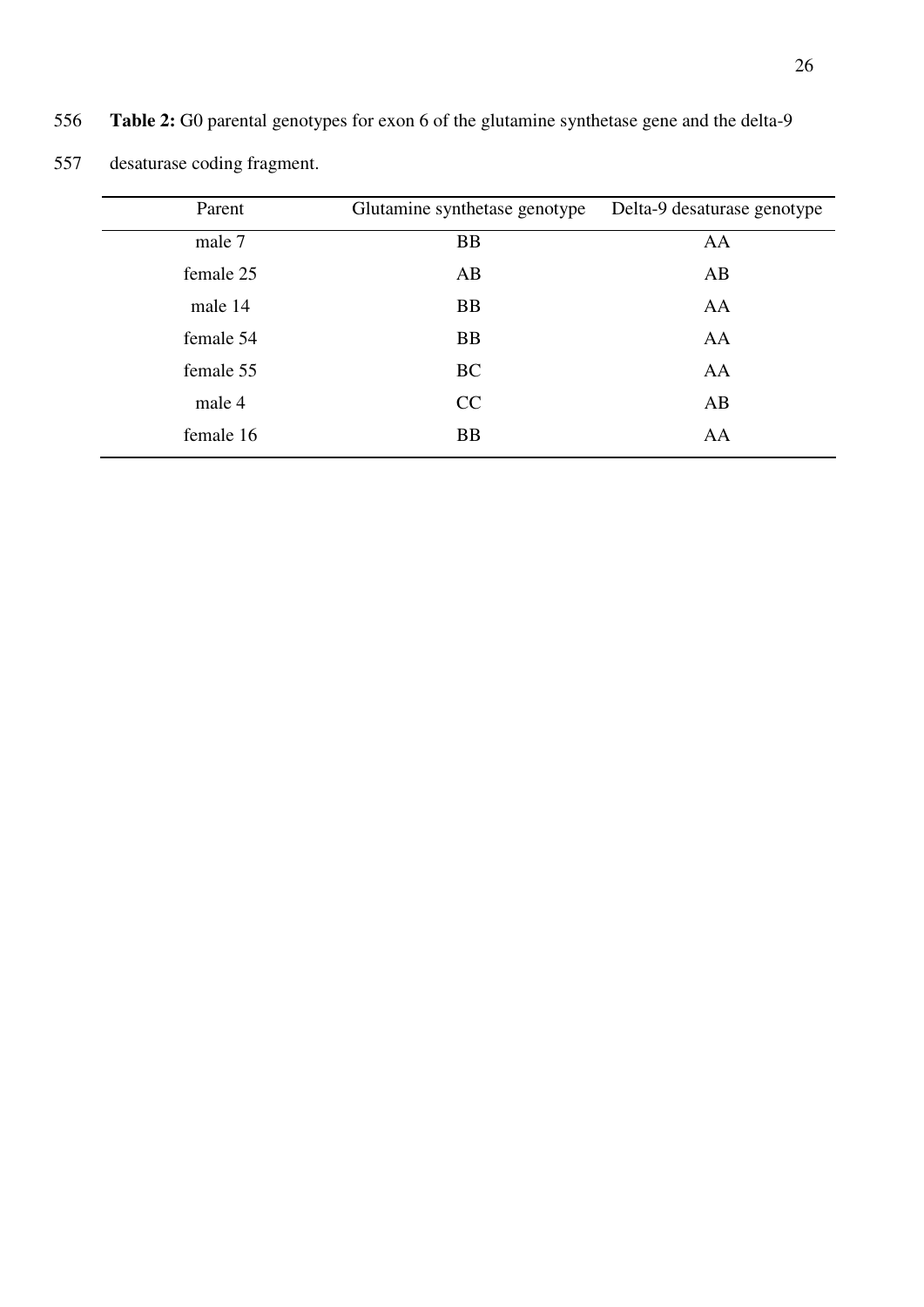559 frequencies. Numbers in rounded brackets correspond to degrees of freedom. Numbers in square brackets under  $\chi^2$  values indicate sample sizes.

| Family   | Genotype  | <b>Expected</b><br>frequency | <b>Baie-des-Veys</b> |               | Auray           |                 |               | <b>Ronce-les-Bains</b> |                 |               |                 |
|----------|-----------|------------------------------|----------------------|---------------|-----------------|-----------------|---------------|------------------------|-----------------|---------------|-----------------|
|          |           |                              | <b>Observed</b>      | $\chi^2$ (df) | <i>p</i> -value | <b>Observed</b> | $\chi^2$ (df) | <i>p</i> -value        | <b>Observed</b> | $\chi^2$ (df) | <i>p</i> -value |
|          |           |                              | frequency            | [sample size] |                 | frequency       | [sample size] |                        | frequency       | [sample size] |                 |
| 14-55    | <b>BB</b> | 0.5                          | 0.48                 | 0.04(1)       | 0.99            | 0.38            | 1.69(1)       | 0.64                   | 0.61            | 0.89(1)       | 0.83            |
|          | <b>BC</b> | 0.5                          | 0.52                 | $[23]$        |                 | 0.62            | $[29]$        |                        | 0.39            | $[18]$        |                 |
| $7 - 25$ | BB        | 0.5                          | 0.53                 | 0.05(1)       | 0.97            | 0.50            | 0(1)          |                        | 0.52            | 0.05(1)       | 0.98            |
|          | AB        | 0.5                          | 0.47                 | $[19]$        |                 | 0.50            | $[48]$        |                        | 0.48            | $[21]$        |                 |

560 No significant differences were observed at the  $\alpha'$  significance level.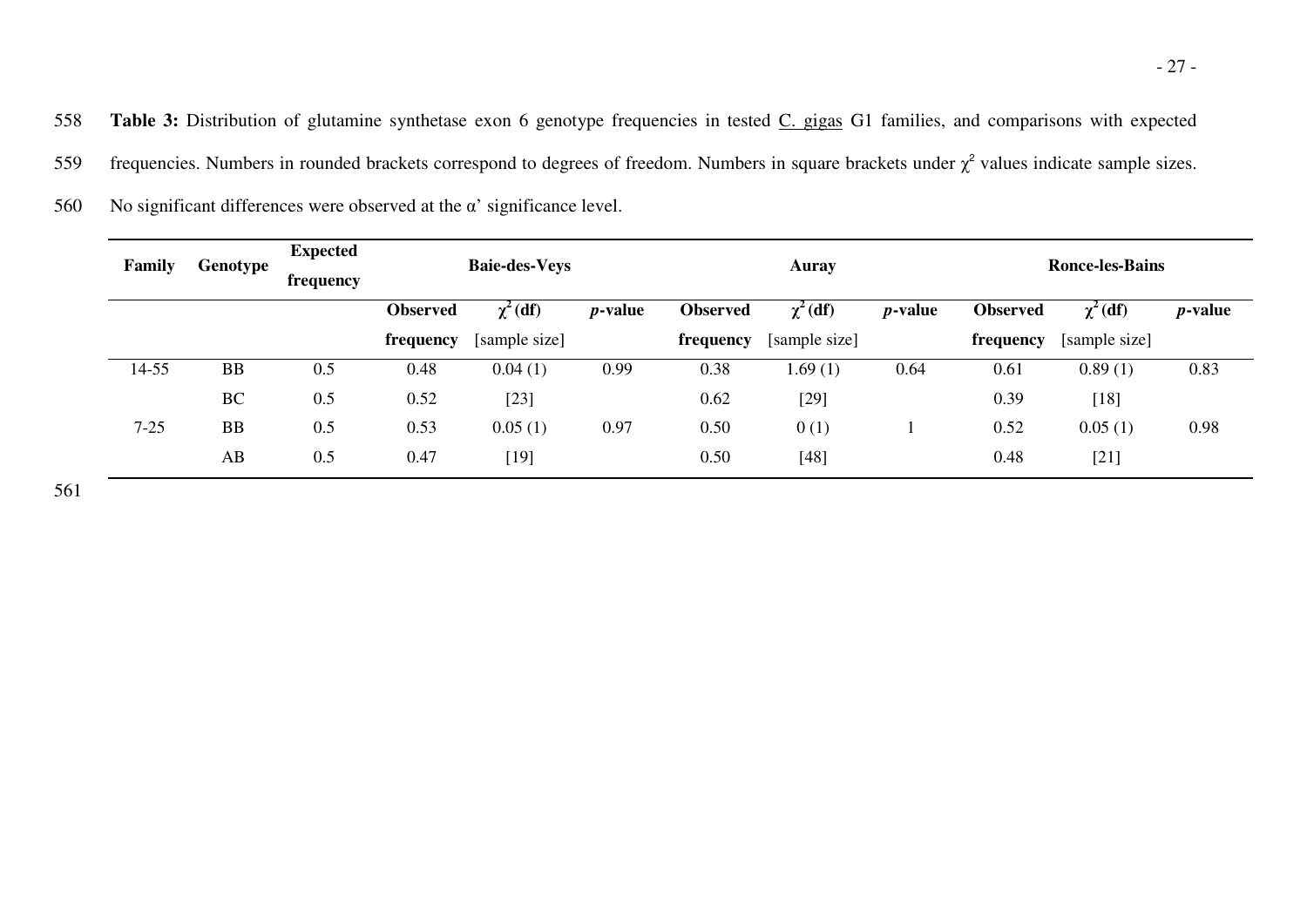562 Table 4: Distribution of glutamine synthetase exon 6 genotype frequencies in tested C. gigas G2 batches and comparison of frequencies observed 563 in Auray and Ronce-les-Bains with frequencies observed in Baie-des-Veys. Numbers in rounded brackets correspond to degrees of freedom. 564 Numbers in square brackets indicate sample sizes, \* indicates a significant difference between observed frequencies in Auray or Ronce-les-Bains 565 and observed frequencies in Baie-des-Veys, at the  $\alpha'$  significance level.

| <b>Batch</b> | Genotype  |                 | <b>Baie-des-Veys</b> | Auray           |               |              |                 | <b>Ronce-les-Bains</b> |            |  |
|--------------|-----------|-----------------|----------------------|-----------------|---------------|--------------|-----------------|------------------------|------------|--|
|              |           | <b>Observed</b> |                      | <b>Observed</b> | $\chi^2$ (df) | $p$ -value   | <b>Observed</b> | $\chi^2$ (df)          | $p$ -value |  |
|              |           | frequency       | [sample size]        | frequency       | [sample size] |              | frequency       | [sample size]          |            |  |
| Z            | AB        | 0.06            |                      | 0.40            | 34.13 $(3)$ * | $0.00 *$     | 0.50            | 42.03 $(3)$ *          | $0.00 *$   |  |
|              | AC        | 0.23            | $[47]$               | 0.00            | $[43]$        |              | 0.00            | $[42]$                 |            |  |
|              | <b>BB</b> | 0.34            |                      | 0.56            |               |              | 0.50            |                        |            |  |
|              | BC        | 0.36            |                      | 0.05            |               |              | 0.00            |                        |            |  |
| L            | AB        | 0.11            |                      | 0.23            | 3.30(3)       | 0.35         | 0.26            | 4.35(3)                | 0.23       |  |
|              | AC        | 0.22            | $[46]$               | 0.13            | $[48]$        |              | 0.12            | $[42]$                 |            |  |
|              | <b>BB</b> | 0.50            |                      | 0.50            |               |              | 0.43            |                        |            |  |
|              | <b>BC</b> | 0.17            |                      | 0.15            |               |              | 0.19            |                        |            |  |
| $\bf J$      | AB        | 0.29            |                      | 0.30            | 0.00(1)       | $\mathbf{1}$ | 0.26            | 0.03(1)                | 0.87       |  |
|              | BB        | 0.71            | $[48]$               | 0.70            | $[44]$        |              | 0.74            | $[47]$                 |            |  |
|              |           |                 |                      |                 |               |              |                 |                        |            |  |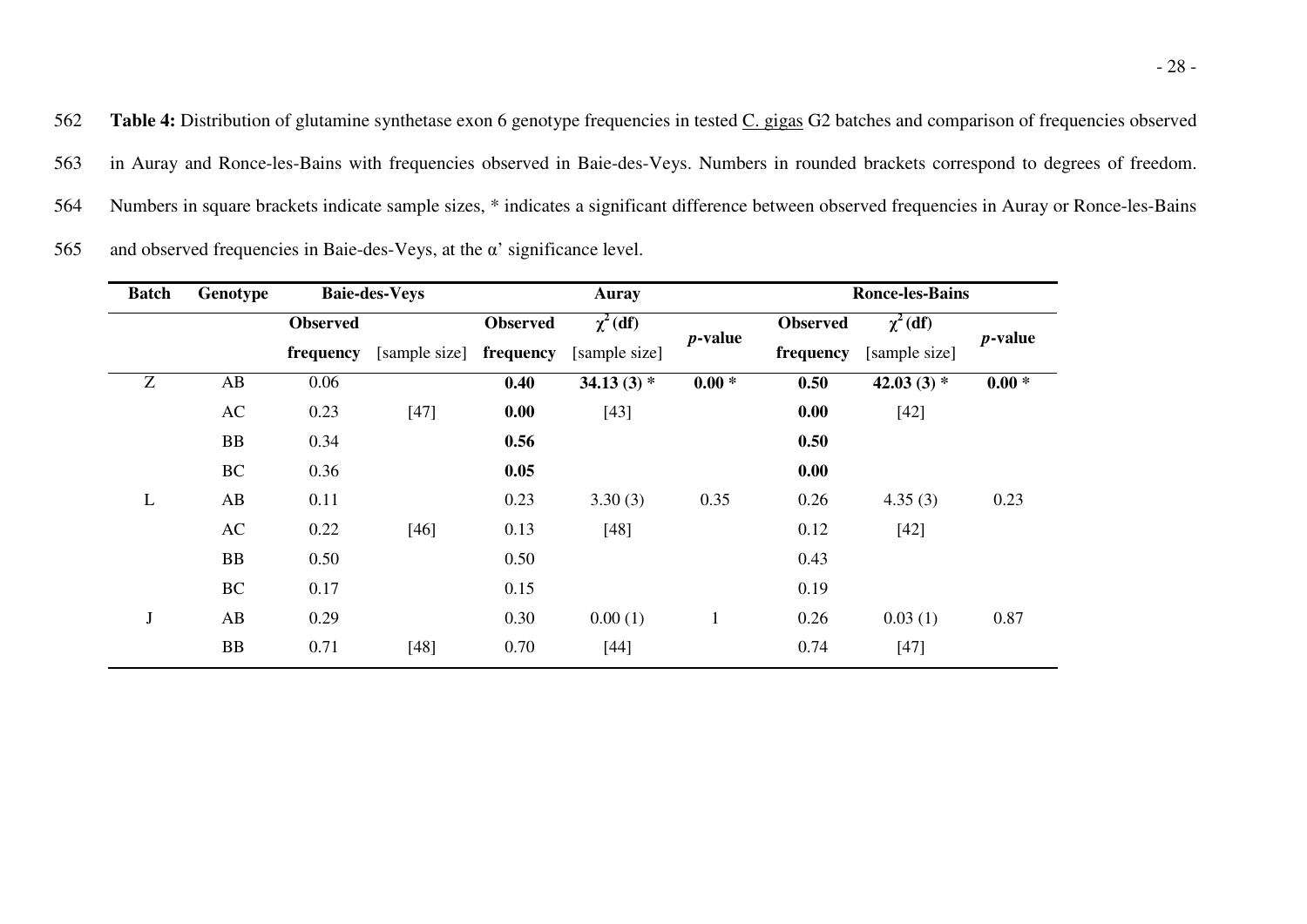567 frequencies. Numbers in rounded brackets correspond to degrees of freedom. Numbers in square brackets under  $\chi^2$  values indicate sample sizes. \*

|  | 568 indicates a significant difference between expected and observed frequencies, at the $\alpha'$ significance level. |  |  |  |  |  |
|--|------------------------------------------------------------------------------------------------------------------------|--|--|--|--|--|
|--|------------------------------------------------------------------------------------------------------------------------|--|--|--|--|--|

| Family   | Genotype | <b>Expected</b><br>frequency |                 | <b>Baie-des-Veys</b> |                 |                 | Auray         |                 |                 | <b>Ronce-les-Bains</b> |                 |
|----------|----------|------------------------------|-----------------|----------------------|-----------------|-----------------|---------------|-----------------|-----------------|------------------------|-----------------|
|          |          |                              | <b>Observed</b> | $\chi^2$ (df)        | <i>p</i> -value | <b>Observed</b> | $\chi^2$ (df) | <i>p</i> -value | <b>Observed</b> | $\chi^2$ (df)          | <i>p</i> -value |
|          |          |                              | frequency       | [sample size]        |                 | frequency       | [sample size] |                 | frequency       | [sample size]          |                 |
| $4-16$   | AA       | 0.5                          | 0.29            | 2.57(1)              | 0.10            | 0.55            | 0.09(1)       | 0.76            | 0.44            | 0.25(1)                | 0.62            |
|          | AB       | 0.5                          | 0.71            | $[14]$               |                 | 0.45            | $[11]$        |                 | 0.56            | $[16]$                 |                 |
| $7 - 25$ | AA       | 0.5                          | 0.45            | 0.20(1)              | 0.65            | 0.67            | 5.33 $(1)$ *  | $0.02 *$        | 0.68            | 2.91(1)                | 0.09            |
|          | AB       | 0.5                          | 0.55            | $[20]$               |                 | 0.33            | $[48]$        |                 | 0.32            | $[22]$                 |                 |

569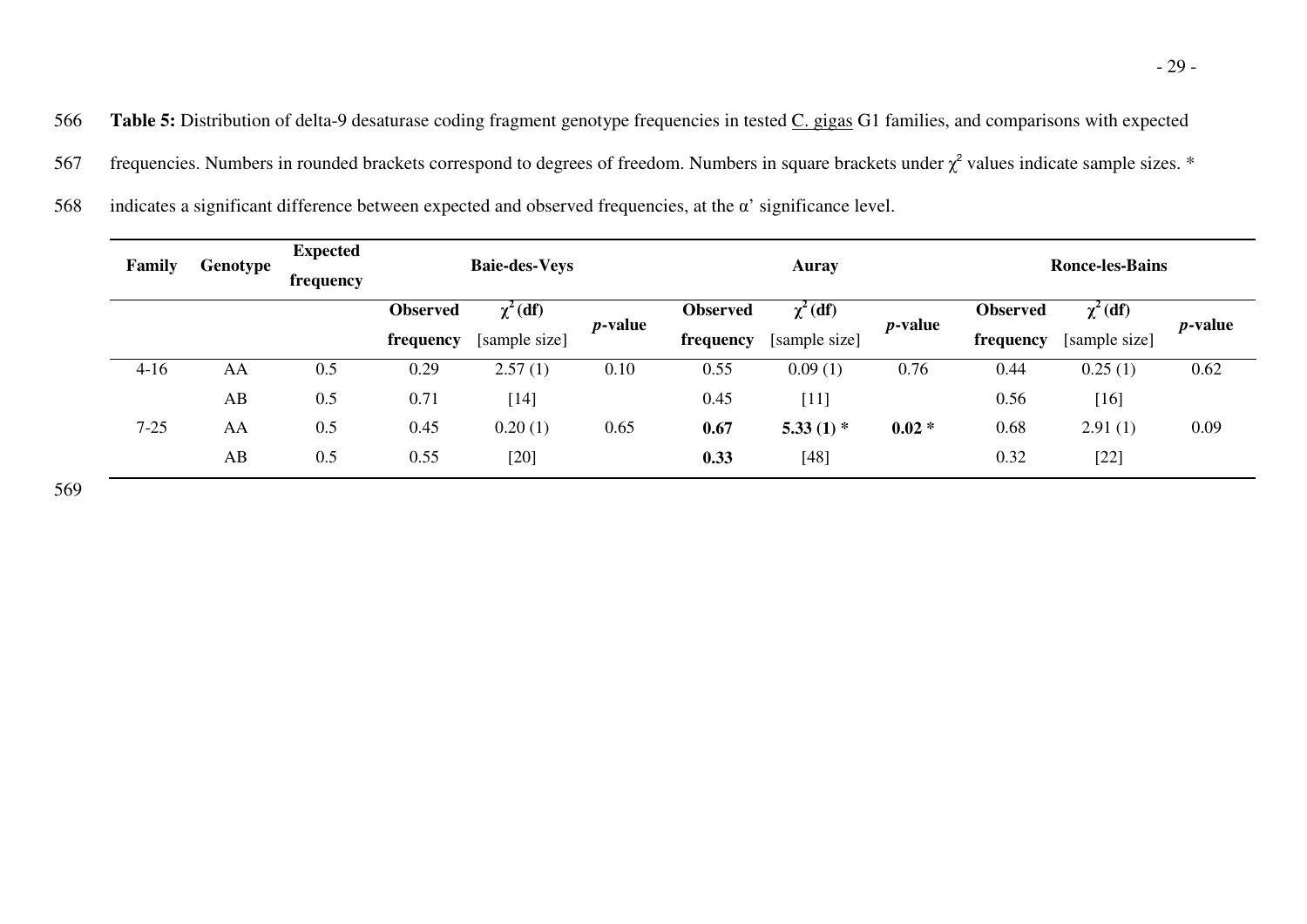570 **Table 6:** Distribution of delta-9 desaturase coding fragment genotype frequencies in tested C. gigas G2 batches and comparison of frequencies 571 observed in Auray and Ronce-les-Bains with frequencies observed in Baie-des-Veys. Numbers in rounded brackets correspond to degrees of freedom. Numbers in square brackets under  $\chi^2$  values indicate sample sizes.  $\blacktriangle$  indicates a significant difference between observed frequencies in 573 Auray or Ronce-les-Bains and observed frequencies in Baie-des-Veys, at the  $\alpha$  significance level  $*$  indicates a significant difference between

| <b>Batch</b> | Genotype  |                              | <b>Baie-des-Veys</b> |                              | Auray                          |                  |                              | <b>Ronce-les-Bains</b>         |                 |  |  |
|--------------|-----------|------------------------------|----------------------|------------------------------|--------------------------------|------------------|------------------------------|--------------------------------|-----------------|--|--|
|              |           | <b>Observed</b><br>frequency | [sample]<br>size]    | <b>Observed</b><br>frequency | $\chi^2$ (df)<br>[sample size] | <i>p</i> -value  | <b>Observed</b><br>frequency | $\chi^2$ (df)<br>[sample size] | <i>p</i> -value |  |  |
| Z            | AA        | 0.54                         |                      | 0.82                         | 6.45 $(1)$ *                   | $0.02 \triangle$ | 0.60                         | 0.34(1)                        | 0.71            |  |  |
|              | AB        | 0.46                         | $[46]$               | 0.18                         | $[33]$                         |                  | 0.40                         | $[43]$                         |                 |  |  |
|              | <b>BB</b> | $\mathbf{0}$                 |                      | $\boldsymbol{0}$             |                                |                  | $\boldsymbol{0}$             |                                |                 |  |  |
| L            | AA        | 0.75                         |                      | 0.83                         | 1.08(1)                        | 0.30             | 0.75                         | 0.00(1)                        |                 |  |  |
|              | AB        | 0.25                         | $[48]$               | 0.17                         | $[37]$                         |                  | 0.25                         | $[40]$                         |                 |  |  |
| $\bf J$      | AA        | 0.79                         |                      | 0.51                         | $8.10(1)$ *                    | $0.01*$          | 0.68                         | 1.50(1)                        | 0.71            |  |  |
|              | AB        | 0.21                         | $[48]$               | 0.49                         | $[45]$                         |                  | 0.32                         | $[47]$                         |                 |  |  |

574 observed frequencies in Auray or Ronce-les-Bains and observed frequencies in Baie-des-Veys, at the α' significance level.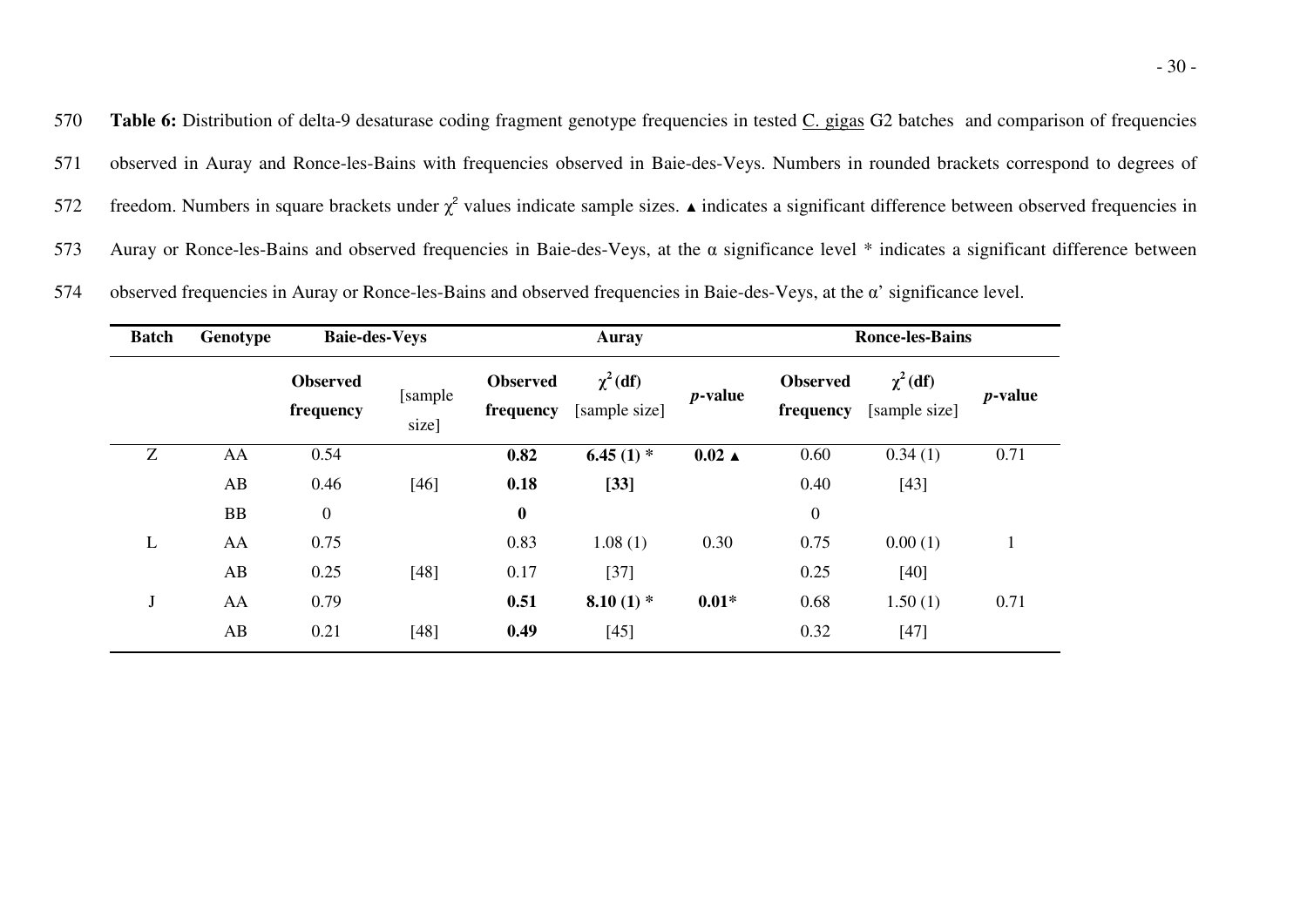575 **Figure 1:** Crosses and resulting generations bred as part of the MOREST program and used 576 in the present polymorphism study.

577

578 **Figure 2:** Location of the 3 field sites in oyster farming areas along the French Channel and 579 Atlantic coasts**.** 

580

581 **Figure 3:** MOREST families used in this study. Parents (G0) are identified by numbers. G1 582 families are identified by  $\langle x-y \rangle$  where x is the male and y the female used for the cross. G2 583 batches are identified by letters.

584

585 **Figure 4:** Diagram of PCR-SSCP profiles obtained for exon 6 of glutamine synthetase in C. 586 gigas families. The genotypes are indicated underneath in capitals and the alleles 587 corresponding to each band are given on the left. Each allele is represented by two bands. One 588 band is at the same level for allele A and allele C.

589

590 **Figure 5:** Glutamine synthetase genotype frequencies in C. gigas G1 families (A: F14-55; B: 591 F7-25) and G2 batches (C: batch Z; D: batch L; E: batch J). Significant differences between 592 expected and observed frequencies (G1) or between Baie-des-Veys and other sites (G2) are 593 marked \*.

594

595 **Figure 6:** Diagram of PCR-SSCP profiles obtained for delta-9 desaturase coding fragment in 596 C. gigas families. The genotypes are indicated underneath in capitals and the alleles 597 corresponding to each band are given on the left. Each allele is represented by two bands.

598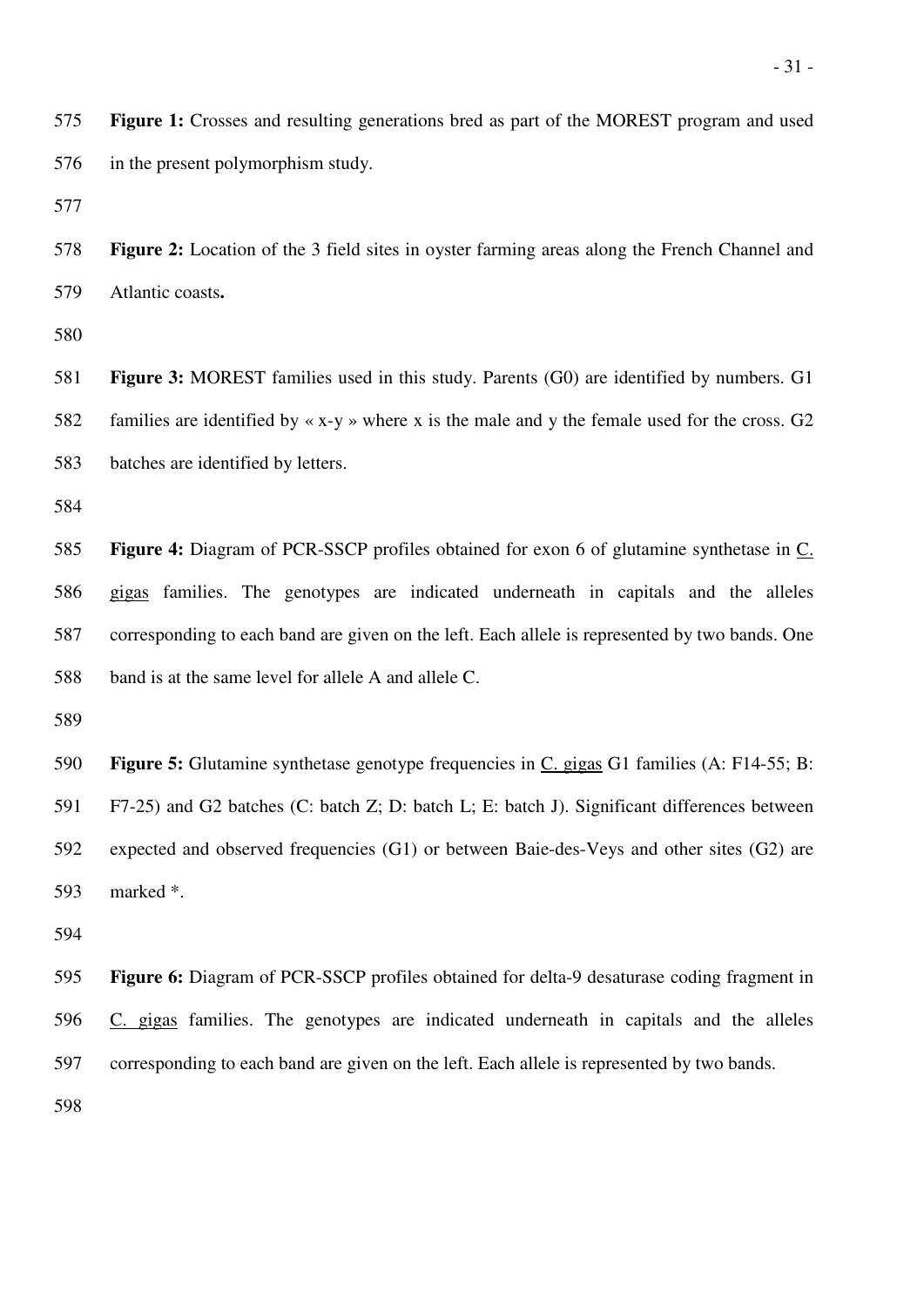599 **Figure 7:** Glutamine synthetase genotype frequencies in C. gigas G1 families (A: F4-16; B: 600 F7-25) and G2 batches (C: batch Z; D: batch L; E: batch J). Significant differences between 601 expected and observed frequencies (G1) or between Baie-des-Veys and other sites (G2) are 602 marked \*.

603

604 **Figure 8:** Multiple correspondence analysis for Crassostrea gigas from all families and all 605 sites, linking glutamine synthetase genotypes with delta-9 desaturase genotypes (GS: 606 glutamine synthetase; D9: delta-9 desaturase). Axis 1: eigen value = 0.536; 26.8% inertia and 607 axis 2: eigen value =  $0.500$ ;  $25.0\%$  inertia. As no scale appears on the graph, the ovoid box 608 gives the scale of the axes.

609

610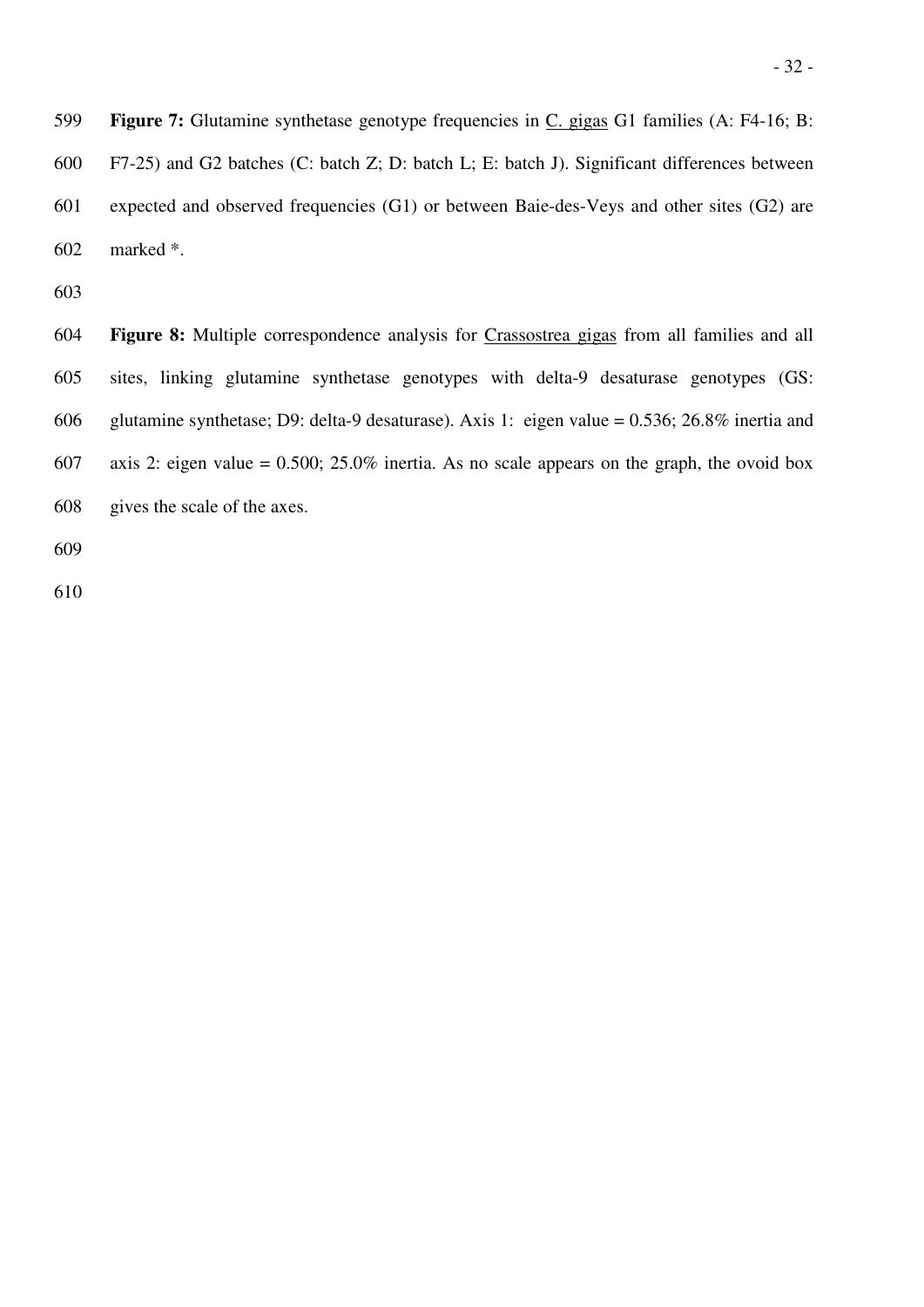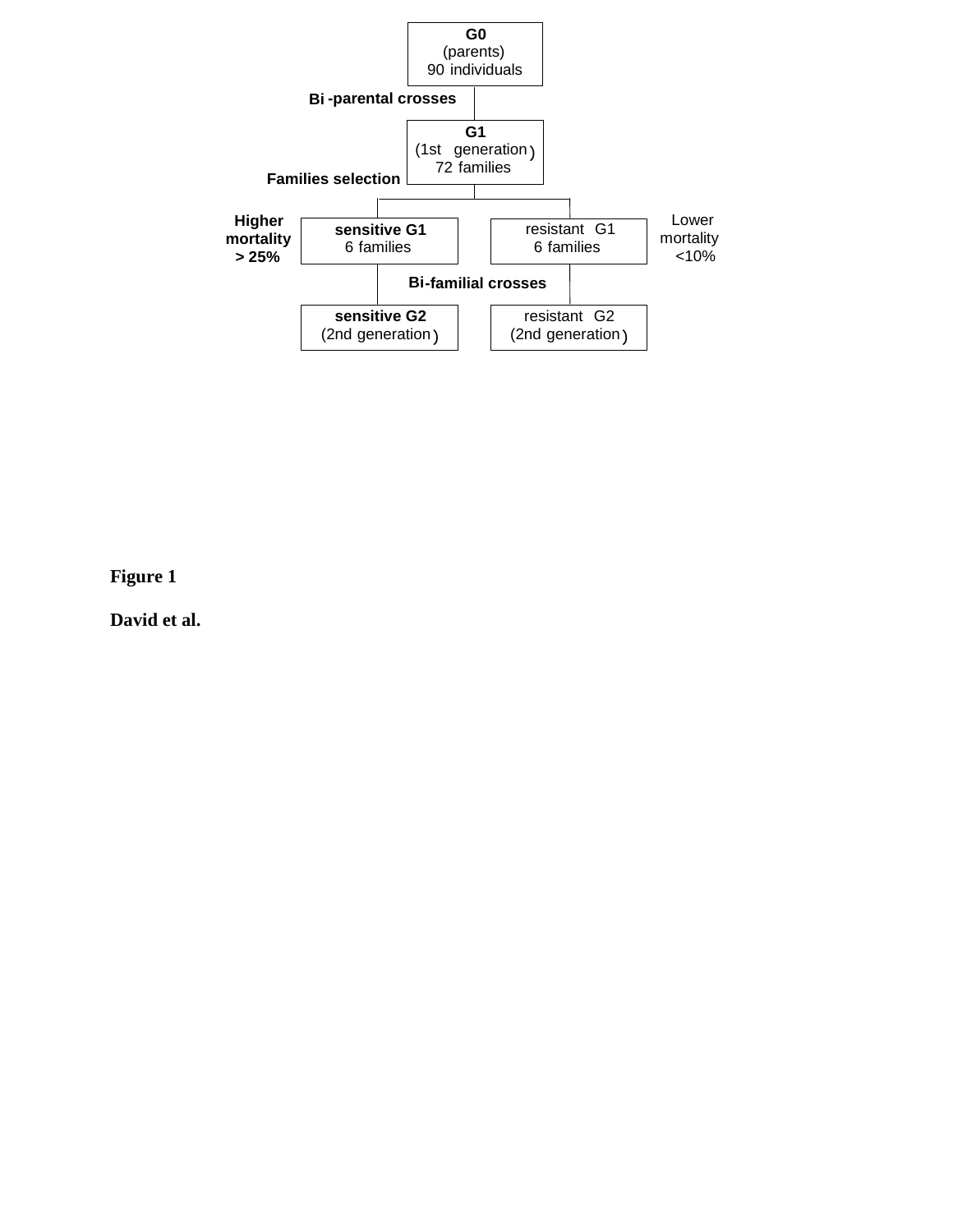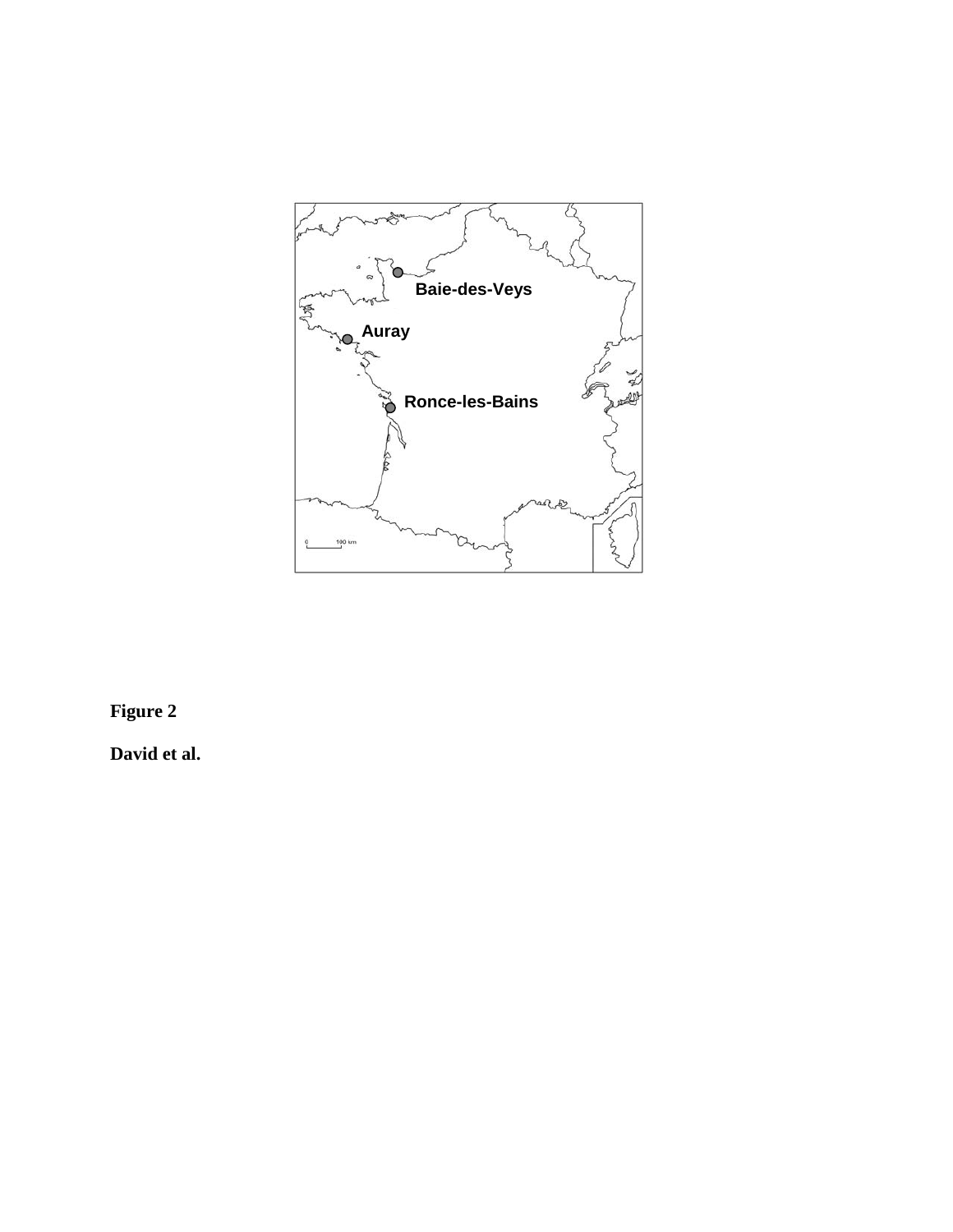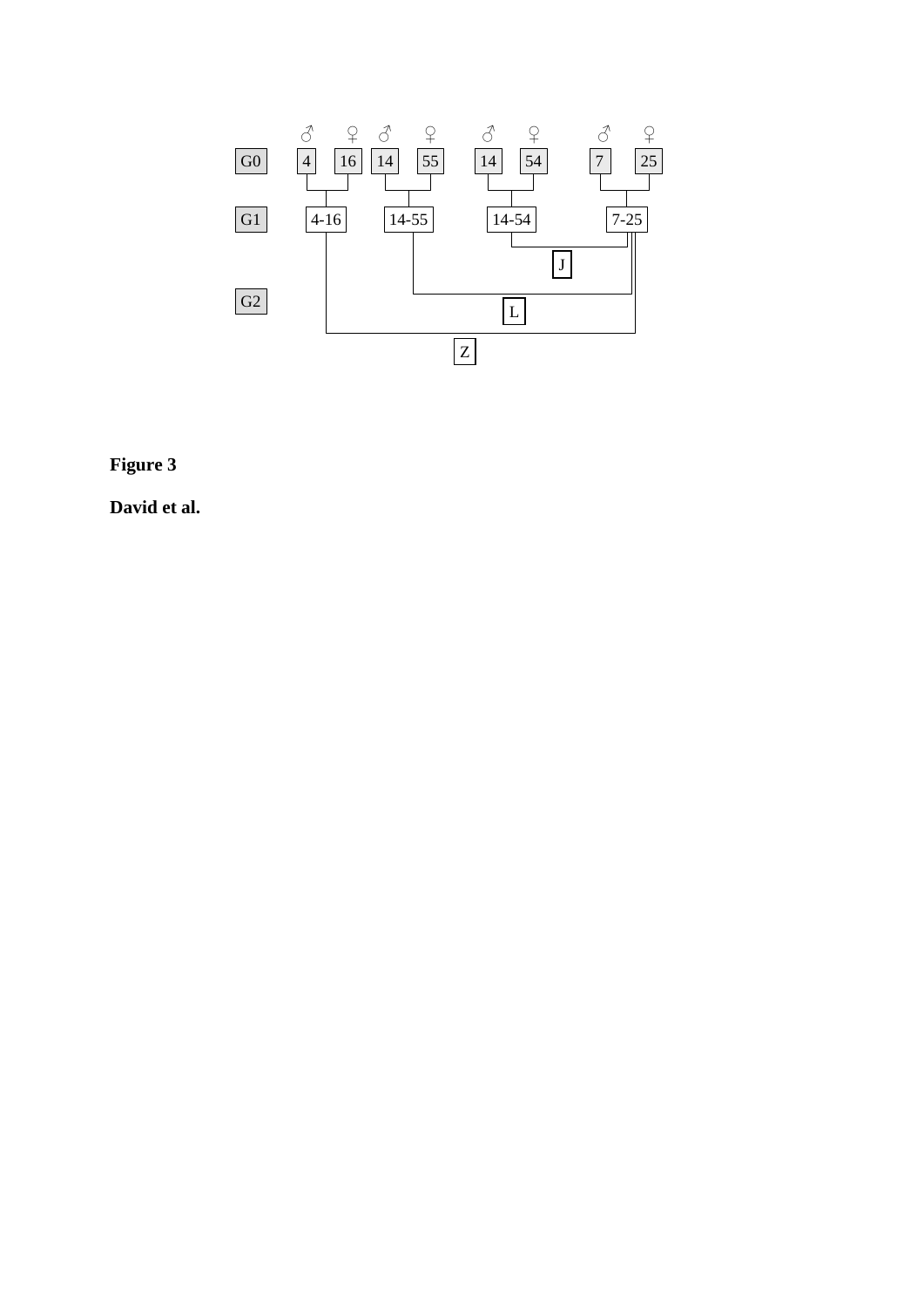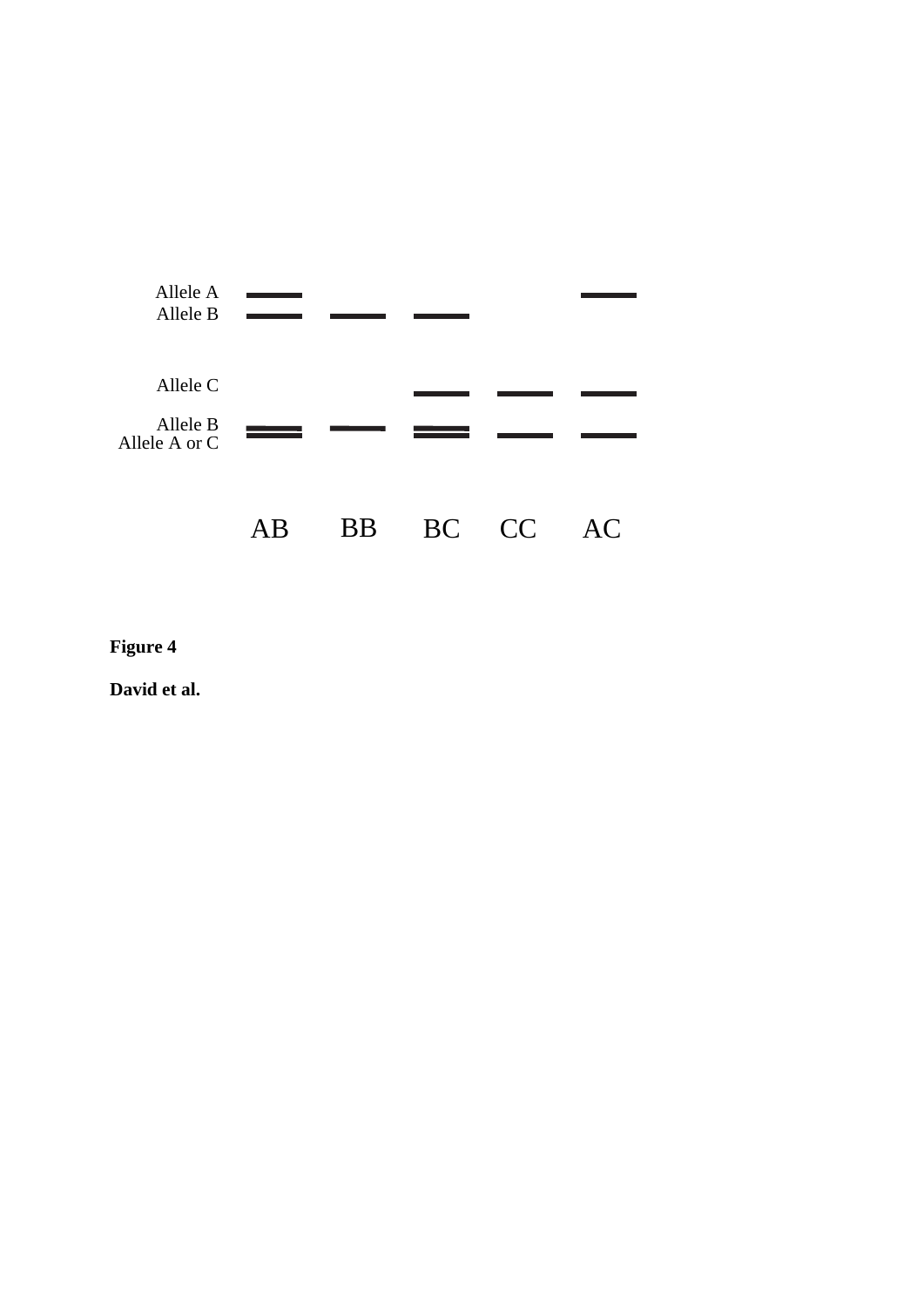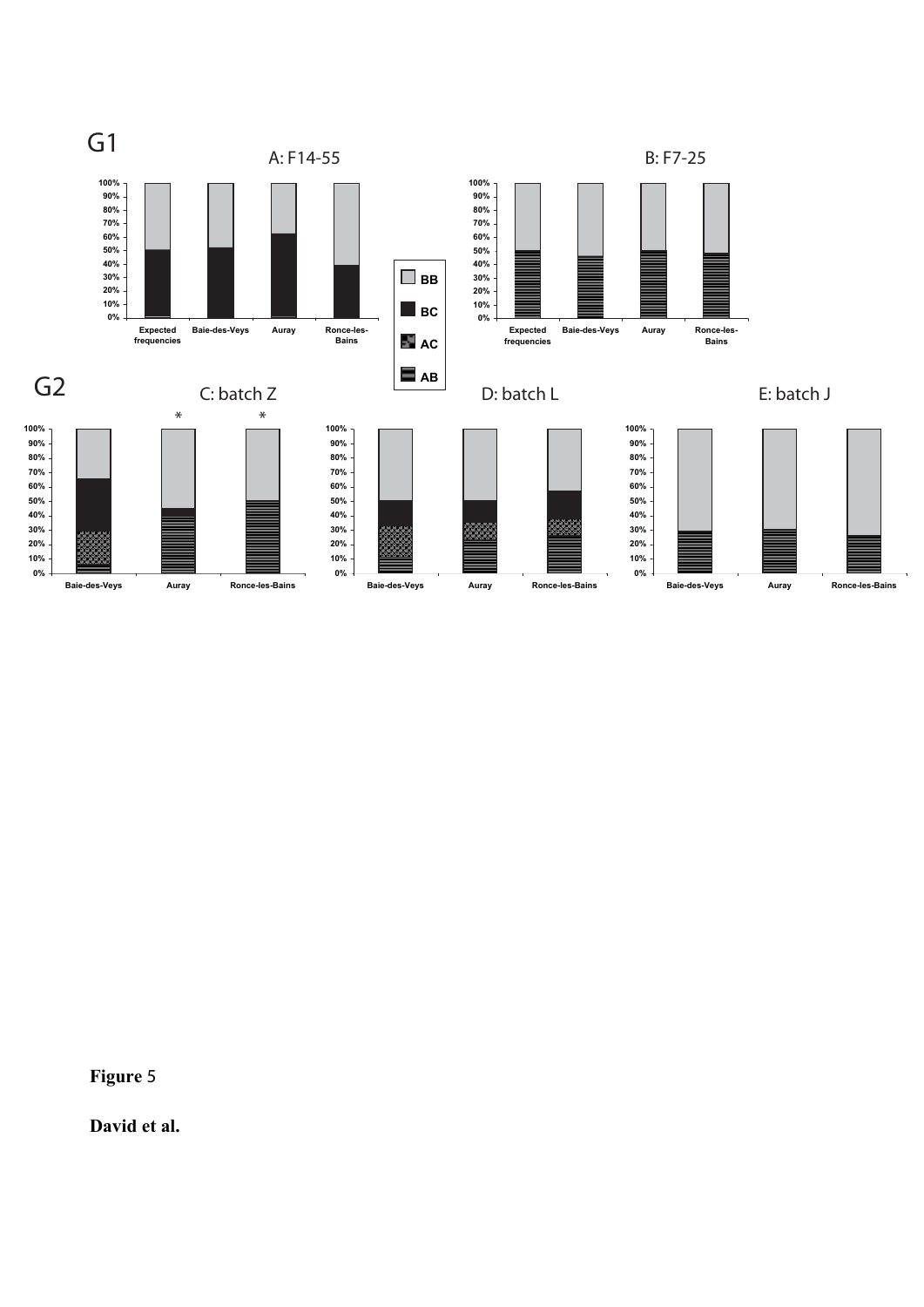| Allele A<br>Allele B<br>Allele A |   |
|----------------------------------|---|
| Allele B                         |   |
|                                  | R |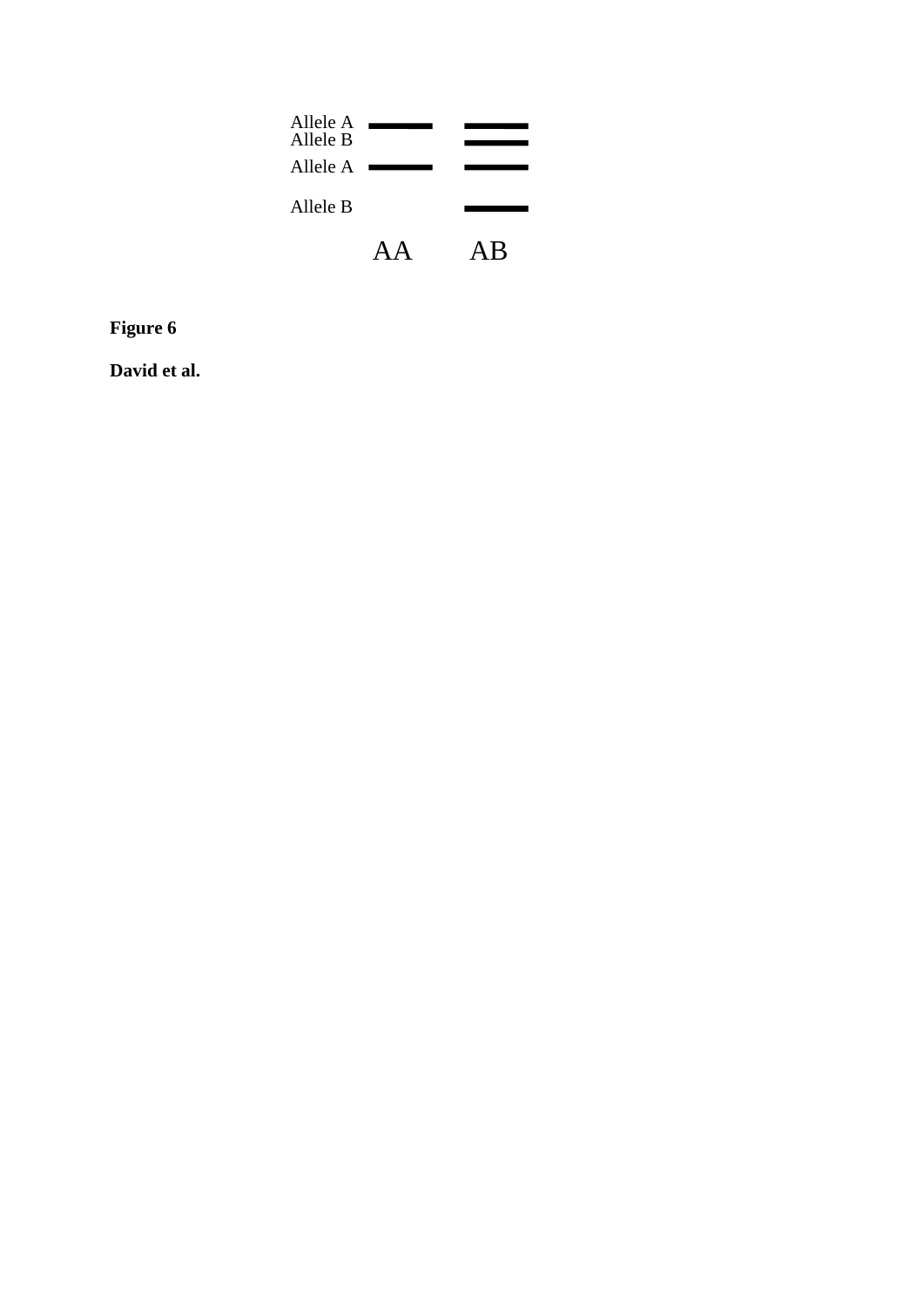